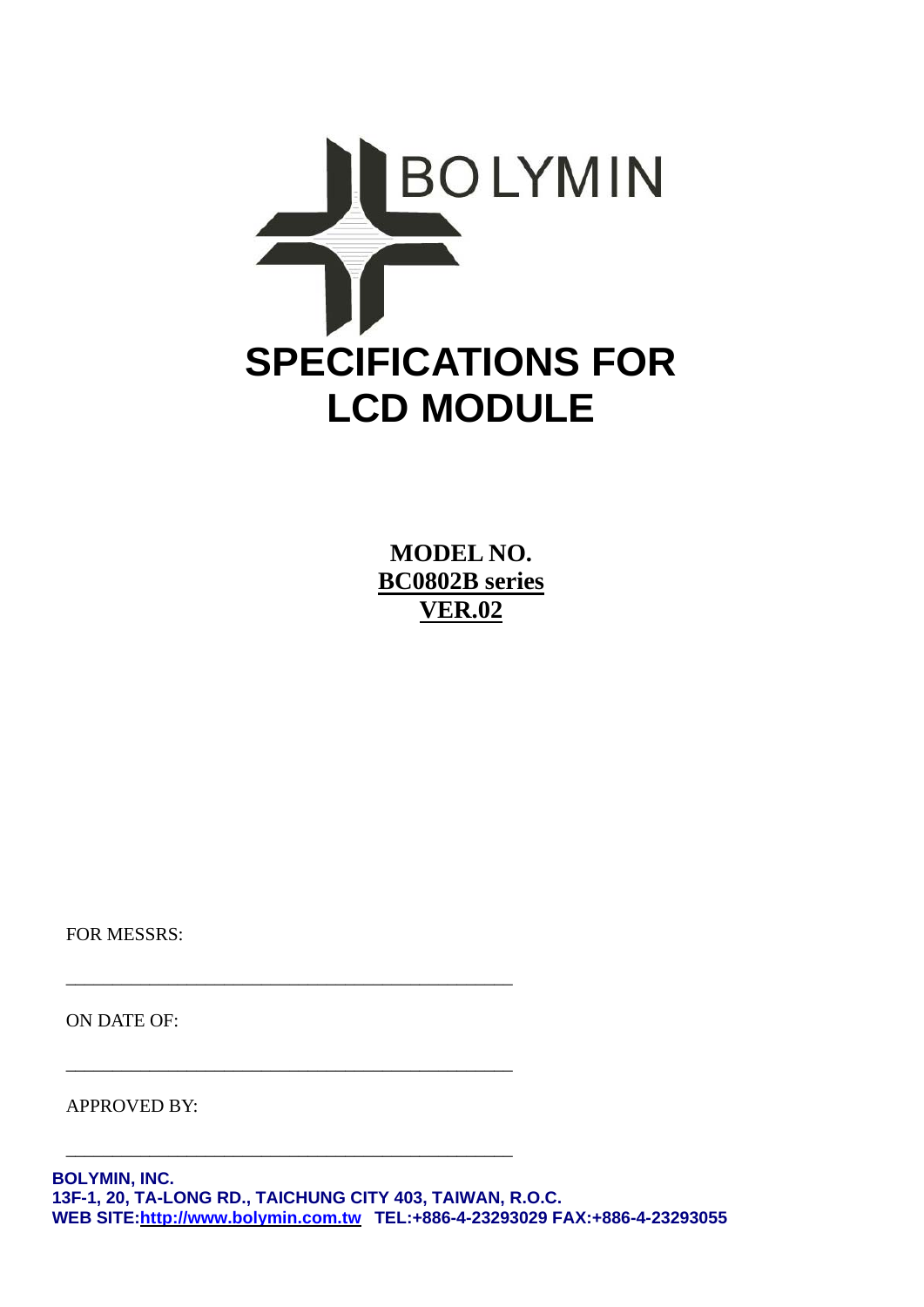BOLYMIN

### **History of Version**

| <b>Version</b> | <b>Contents</b>    | <b>Date</b> | <b>Note</b> |
|----------------|--------------------|-------------|-------------|
| 01             | <b>NEW VERSION</b> | 2006/12/12  | SPEC.       |
| 02             | ADD NO B/L DRAWING | 2008/03/25  |             |
|                |                    |             |             |
|                |                    |             |             |
|                |                    |             |             |
|                |                    |             |             |
|                |                    |             |             |
|                |                    |             |             |
|                |                    |             |             |
|                |                    |             |             |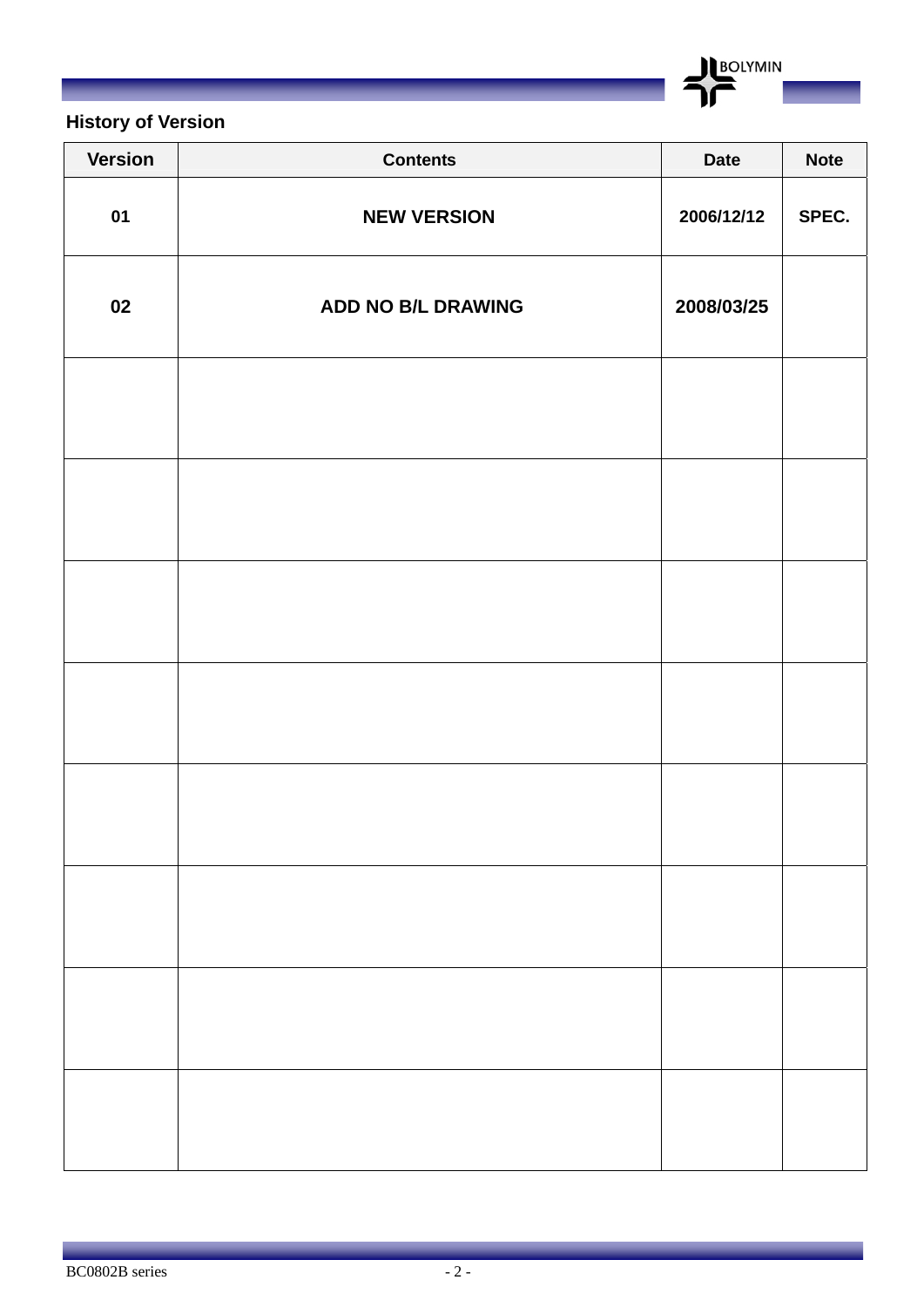#### **C O N T E N T S**

- 1. Numbering System
- 2. Precautions in use of LCD Modules
- 3. General Specification
- 4. Absolute Maximum Rating
- 5. Electrical Characteristics
- 6. Optical Characteristics
- 7. Interface Pin Function
- 8. Power supply for LCD Module and LCD operating voltage adjustment

**BOLYMIN** 

- 9. Backlight information
- 10. Quality Assurance
- 11. Reliability
- 12. Appendix (Drawing , EL inverter data , KS0066 controller data)
	- 12-1 Drawing
	- 12-2 KS0066 controller data
		- 12-2.1 Function description
		- 12-2.2 C.G ROM table.
		- 12-2.3 Instruction table
		- 12-2.4 Timing characteristics
		- 12-2.5 Initializing soft ware of LCM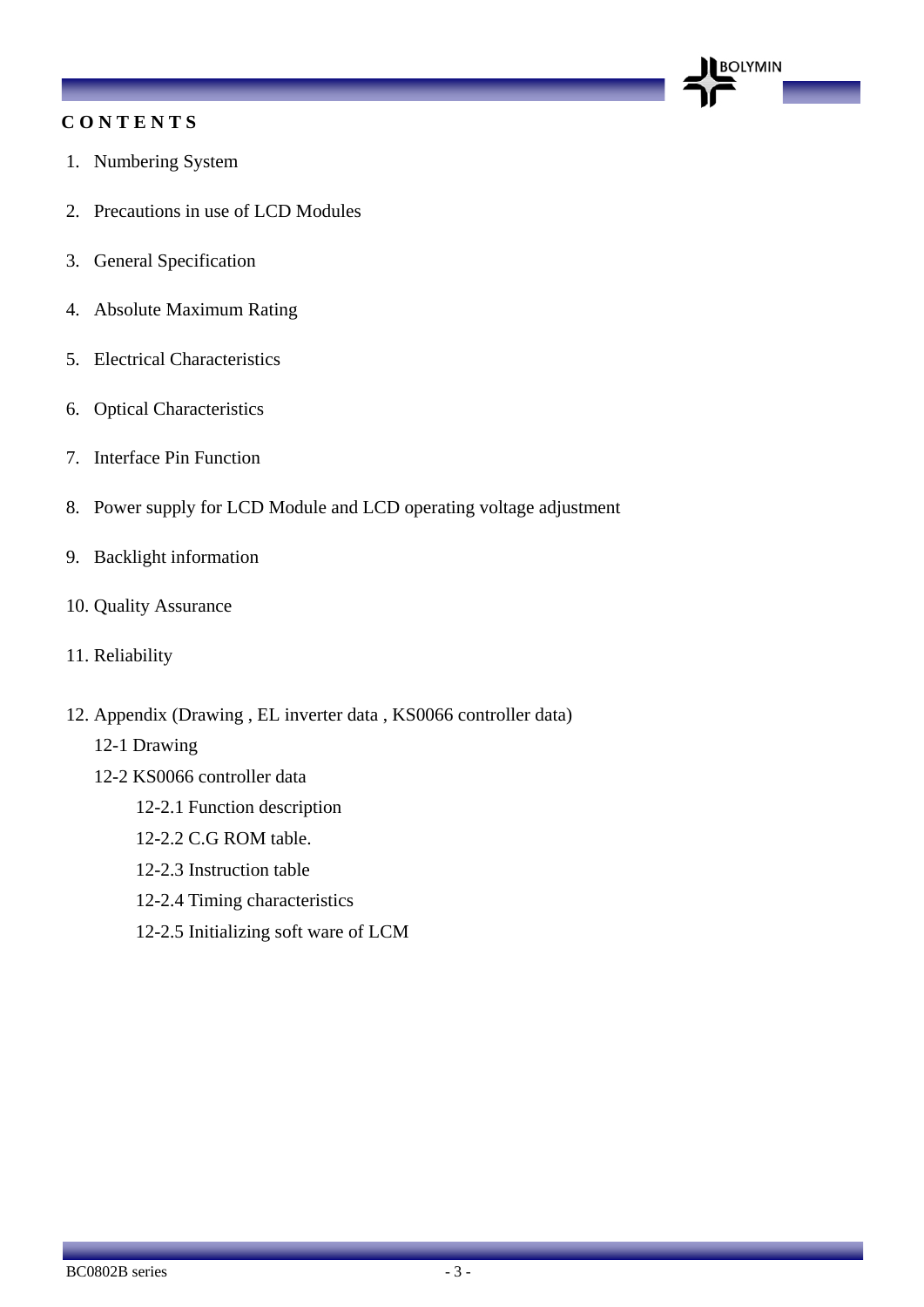BOLYMIN

## **1. Numbering System**

| $\underline{\mathbf{B}}$ $\underline{\mathbf{C}}$ | $\frac{0802}{2}$ B $\pm$ $\pm$ $\pm$ $\pm$ $\pm$ $\pm$ |  |  |  |  |
|---------------------------------------------------|--------------------------------------------------------|--|--|--|--|
|                                                   |                                                        |  |  |  |  |
|                                                   |                                                        |  |  |  |  |
|                                                   |                                                        |  |  |  |  |

| $\boldsymbol{0}$        | <b>Brand</b>                                             | <b>Bolymin</b>                                                                                                                                               |                                                                                                                                                               |
|-------------------------|----------------------------------------------------------|--------------------------------------------------------------------------------------------------------------------------------------------------------------|---------------------------------------------------------------------------------------------------------------------------------------------------------------|
| $\mathbf{1}$            | <b>Module Type</b>                                       | $C =$ character type<br>$G =$ graphic type<br>P=TAB/TCP type                                                                                                 | $O = COG$ type<br>$F = COF$ type<br>L=PLED/OLED                                                                                                               |
| $\overline{2}$          | Format                                                   | 2002=20 characters, 2 lines<br>$12232 = 122 \times 32$ dots                                                                                                  |                                                                                                                                                               |
| $\overline{\mathbf{3}}$ | Version No.                                              | A type                                                                                                                                                       |                                                                                                                                                               |
| $\overline{\mathbf{4}}$ | <b>LCD Color</b>                                         | $G = STN/gray$<br>Y=STN/yellow-green<br>PLED/yellow-green<br><b>C=color STN, OLED/RGB</b>                                                                    | B=STN/blue, OLED/blue<br>F=FSTN<br>$T=TN$<br>D=OLED/blue+yellow<br>A=OLED/blue+yellow+green                                                                   |
| $\overline{\mathbf{5}}$ | <b>LCD</b> Type                                          | R=positive/reflective<br>P=positive/transflective                                                                                                            | M=positive/transmissive<br>N=negative/transmissive                                                                                                            |
| 6                       | <b>Backlight type/color</b>                              | L=LED array/ yellow-green<br>H=LED edge/white<br>R=LED array/red<br>G=LED edge/yellow-green<br>F=RGB array<br>I=RGB edge<br>Q=LED edge/red<br>N=No backlight | D=LED edge/blue<br>E=EL/white<br><b>B=EL/blue</b><br>C=CCFL/white<br><b>Y=LED Bottom/yellow</b><br>O=LED array/orange<br>K=LED edge/green<br>A=LED edge/amber |
| $\overline{7}$          | <b>CGRAM Font</b><br>(applied only on<br>character type) | J=English/Japanese Font<br>E=English/European Font<br>G=Chinese(simple)<br>F=Chinese(traditional)                                                            | C=English/Cyrillic Font<br>H=English/Hebrew Font<br>A=English/Arabic Font                                                                                     |
| 8                       | <b>View Angle/ Operating</b><br><b>Temperature</b>       | <b>B=Bottom/Normal Temperature</b><br><b>H=Bottom/Wide Temperature</b><br>U=Bottom/Ultra wide Temperature                                                    | <b>T=Top/Normal Temperature</b><br>W=Top/Wide Temperature<br>C=9H/Normal Temperature<br>E=Top/ultra wide temperature                                          |
| $\boldsymbol{9}$        | <b>Special Code</b>                                      | $3=3$ volt logic power supply<br>n=negative voltage for LCD<br>c=cable/connector<br>xxx=to be assigned on datasheet                                          | t=temperature compensation for<br><b>LCD</b><br>p=touch panel<br>$$=RoHS$                                                                                     |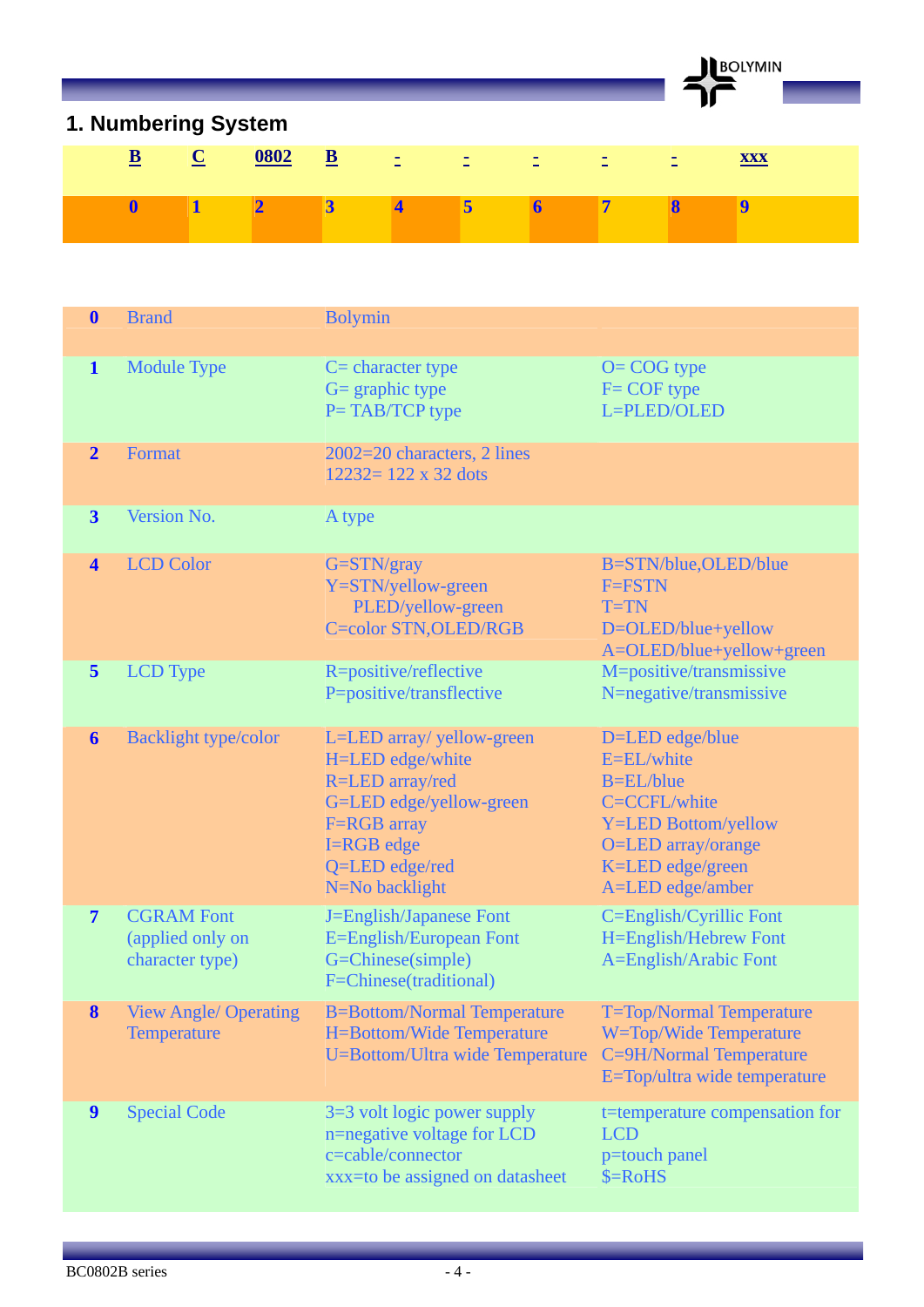### **2. Precaution in use of LCD Module**

(1)To avoid applying excessive shocks to the module or making any alterations or modifications to it.

**BOLYMIN** 

- (2)Don't make extra holes on the printed circuit board, modify its shape or change the components of LCD module.
- (3)Don't disassemble the LCM.
- (4)Don't operate it above the absolute maximum rating.
- (5)Don't drop, bend or twist LCM.
- (6)Soldering: only to the I/O terminals.
- (7)Storage: please storage in anti-static electricity container and clean environment.
- (8) Don't touch the elastmer connecter, especially insert a backlight panel (EL or CCFL)

### **3. General Specification**

(1) Mechanical Dimension

| Item                            | Dimension                                                                             | Unit |
|---------------------------------|---------------------------------------------------------------------------------------|------|
| Number of Characters            | <b>8</b> Scharacters x 2 Lines                                                        |      |
| Module dimension<br>(L x W x H) | $40.0 \times 20.0 \times 14.5$ (Max)-LED array B/L<br>40.0 x 20.0 x 11.5(Max)- NO B/L | mm   |
| View area                       | 36.3 x 13.9                                                                           | mm   |
| Active area                     | 29.37 x 10.65                                                                         | mm   |
| Dot size                        | $0.6 \times 0.6$                                                                      | mm   |
| Dot pitch                       | $0.63 \times 0.63$                                                                    | mm   |
| Character size $(L \times W)$   | $3.12 \times 5.01$                                                                    | mm   |
| Character pitch $(L x W)$       | $3.75 \times 5.64$                                                                    | mm   |

#### (2) Controller IC: **KS0066 (or Equivalent) controller**

#### (3) Temperature Range

|           | Normal                  |
|-----------|-------------------------|
| Operating | $-20 \sim +70^{\circ}C$ |
| Storage   | $-30 \sim +80^{\circ}C$ |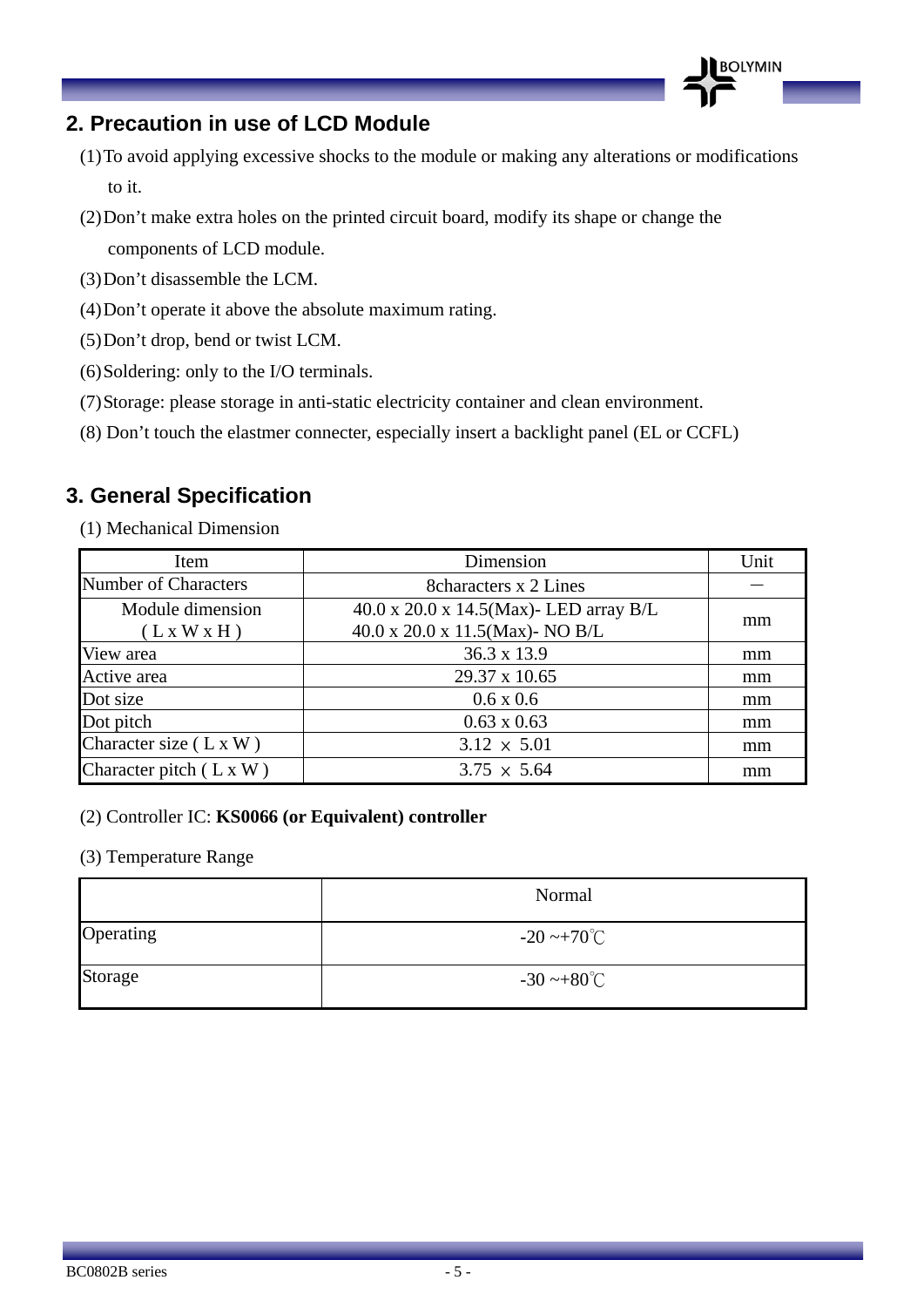### **4. Absolute Maximum Ratings**

4.1 Electrical Absolute Maximum Ratings

|                               |             |            | $(Vss=0V, Ta=25^{\circ}C)$ |                     |
|-------------------------------|-------------|------------|----------------------------|---------------------|
| Item                          | Symbol      | Min        | Max                        | Unit                |
| Supply Voltage For Logic      | Vdd-Vss     | $-0.3$     | $\overline{7}$             | V                   |
| Supply Voltage For LCD driver | Vdd-Vo      | $-0.3$     | 13                         | V                   |
| <b>Input Voltage</b>          | VI          | <b>Vss</b> | Vdd                        | V                   |
| Normal Type                   | <b>TOP</b>  | $\theta$   | $+50$                      | $\int_{0}^{\infty}$ |
|                               | <b>TSTG</b> | $-10$      | $+60$                      | $\hat{C}$           |
| Wide Temperature Type         | Top         | $-20$      | $+70$                      | $\gamma$            |
|                               | <b>Tstg</b> | $-30$      | $+80$                      | $\gamma$            |

**BOLYMIN** 

#### 4.2 Environmental Absolute Maximum Ratings

| Item         | Operating |                       |         | Storage             | Comment              |  |
|--------------|-----------|-----------------------|---------|---------------------|----------------------|--|
|              | (Min.)    | (Max.)                | (Min.)  | (Max.)              |                      |  |
| Humidity     | Note(2)   |                       | Note(2) |                     | Without condensation |  |
| Vibration    |           | 4.9M/S <sup>2</sup>   |         | $19.6 M/S^2$        | XYZ Direction        |  |
| <b>Shock</b> |           | 29.4 M/S <sup>2</sup> |         | 490M/S <sup>2</sup> | XYZ Direction        |  |

Note (1) Ta =  $0^{\circ}$ C : 50Hr Max.

Note (2) Ta $\leq 40^{\circ}$ C: 90% RH MAX

Ta > 40°C: Absolute humidity must be lower than the humidity of 90% at 40°C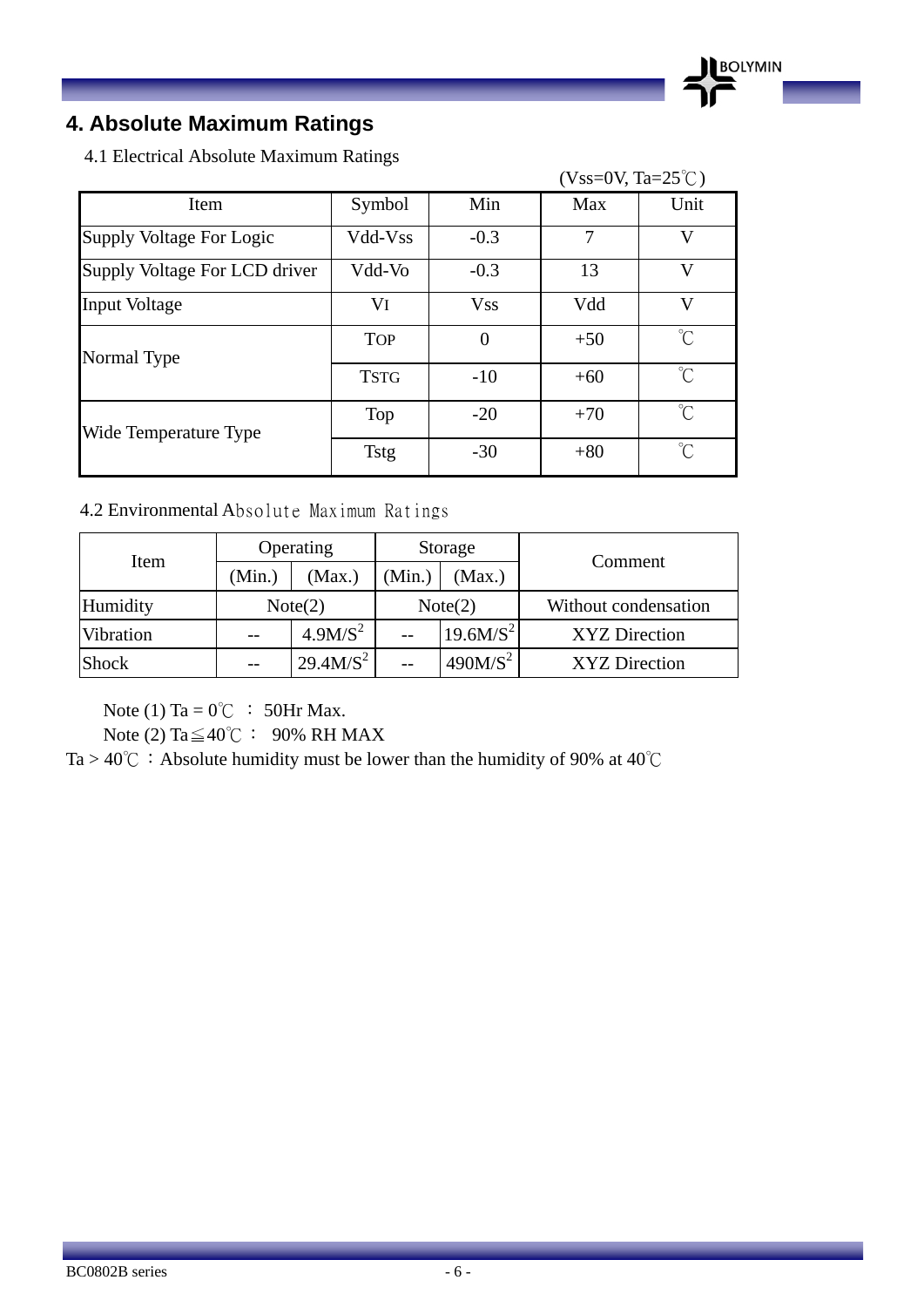

\_\_

### **5. Electrical Characteristics**

| Item                     | Symbol   | Condition                   | Min | Typ | Max | Unit         |
|--------------------------|----------|-----------------------------|-----|-----|-----|--------------|
| Supply Voltage For Logic | Vdd-Vss  |                             | 3.0 |     | 5.5 | V            |
|                          |          | $\star$ Ta=-20 $\degree$ C  |     | 5.5 |     | V            |
| Supply Voltage For LCD   |          | $Ta=0^{\circ}C$             |     |     |     | $\mathbf{V}$ |
|                          | Vdd-Vo   | $Ta = 25^{\circ}C$          |     | 4.5 |     | V            |
| *Wide Temp 、Type         |          | Ta= $50^{\circ}$ C          |     |     |     | $\mathbf{V}$ |
|                          |          | $\star$ Ta=+70 $^{\circ}$ C |     | 3.8 |     | V            |
| Input High Volt.         | $V_{IH}$ |                             | 2.2 |     | Vdd | V            |
| Input Low Volt.          | $V_{IL}$ |                             |     |     | 0.6 | $\mathbf{V}$ |
| Output High Volt.        | $V_{OH}$ |                             | 2.4 |     |     | V            |
| Output Low Volt.         | $V_{OL}$ |                             |     |     | 0.4 | V            |
| <b>Supply Current</b>    | Idd      | $Vdd = 5V$                  |     | 1.5 |     | mA           |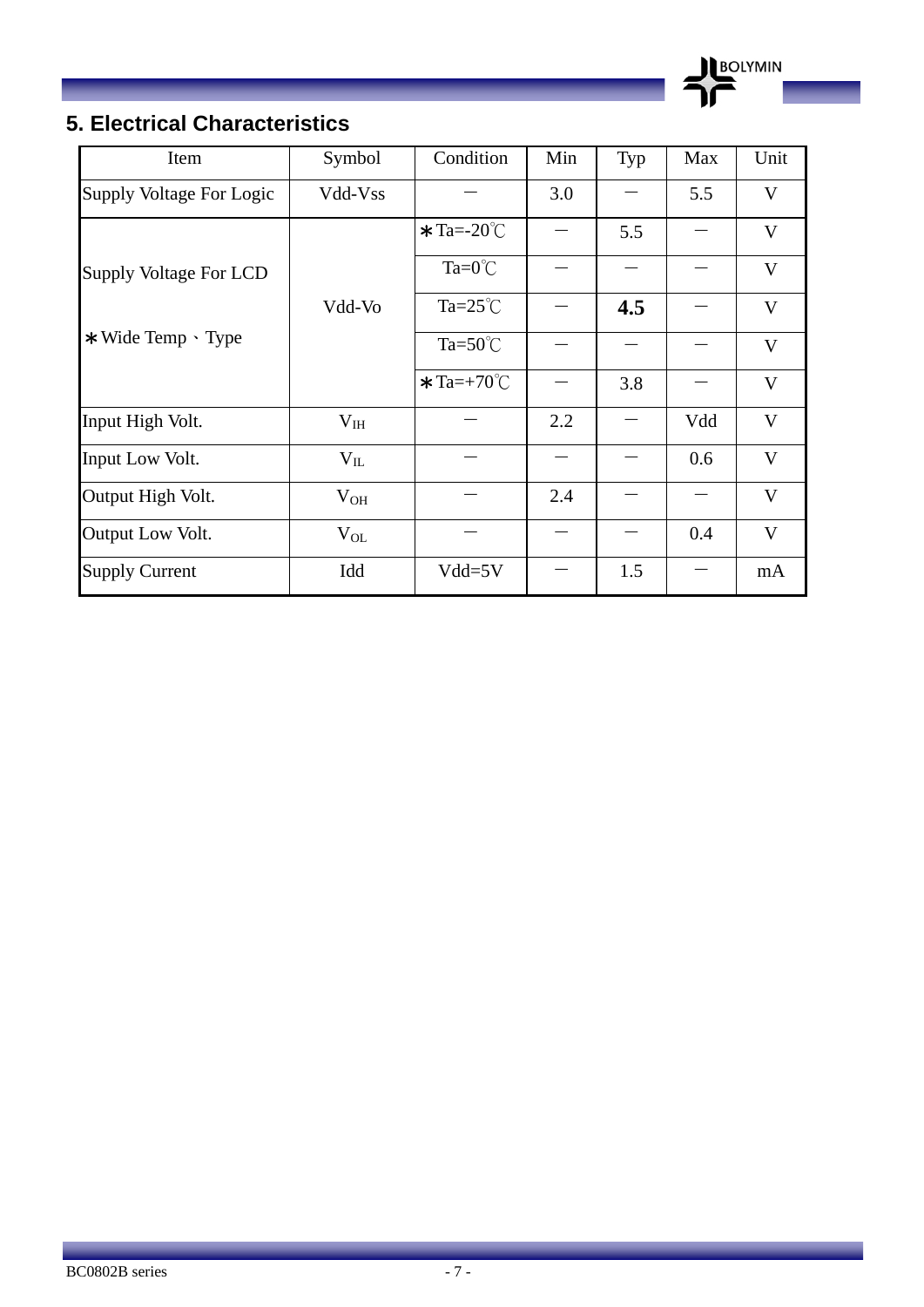

### **6. Optical Characteristics**

a. STN

| Item                  | Symbol         | Condition   | Min.  | Typ. | Max. | Unit |
|-----------------------|----------------|-------------|-------|------|------|------|
|                       | $(V)$ $\theta$ | $CR \geq 2$ | 10    |      | 45   | deg  |
| View Angle            | (H) $\varphi$  | $CR \geq 2$ | $-30$ |      | 30   | deg  |
| <b>Contrast Ratio</b> | <b>CR</b>      |             |       | 3    |      |      |
| <b>Response Time</b>  | T rise         |             |       | 100  | 150  | ms   |
| $25^{\circ}$ C        | T fall         |             |       | 150  | 200  | ms   |

6.1 Definitions



**Response Time** 

#### ■ View Angles ■ Contrast Ratio



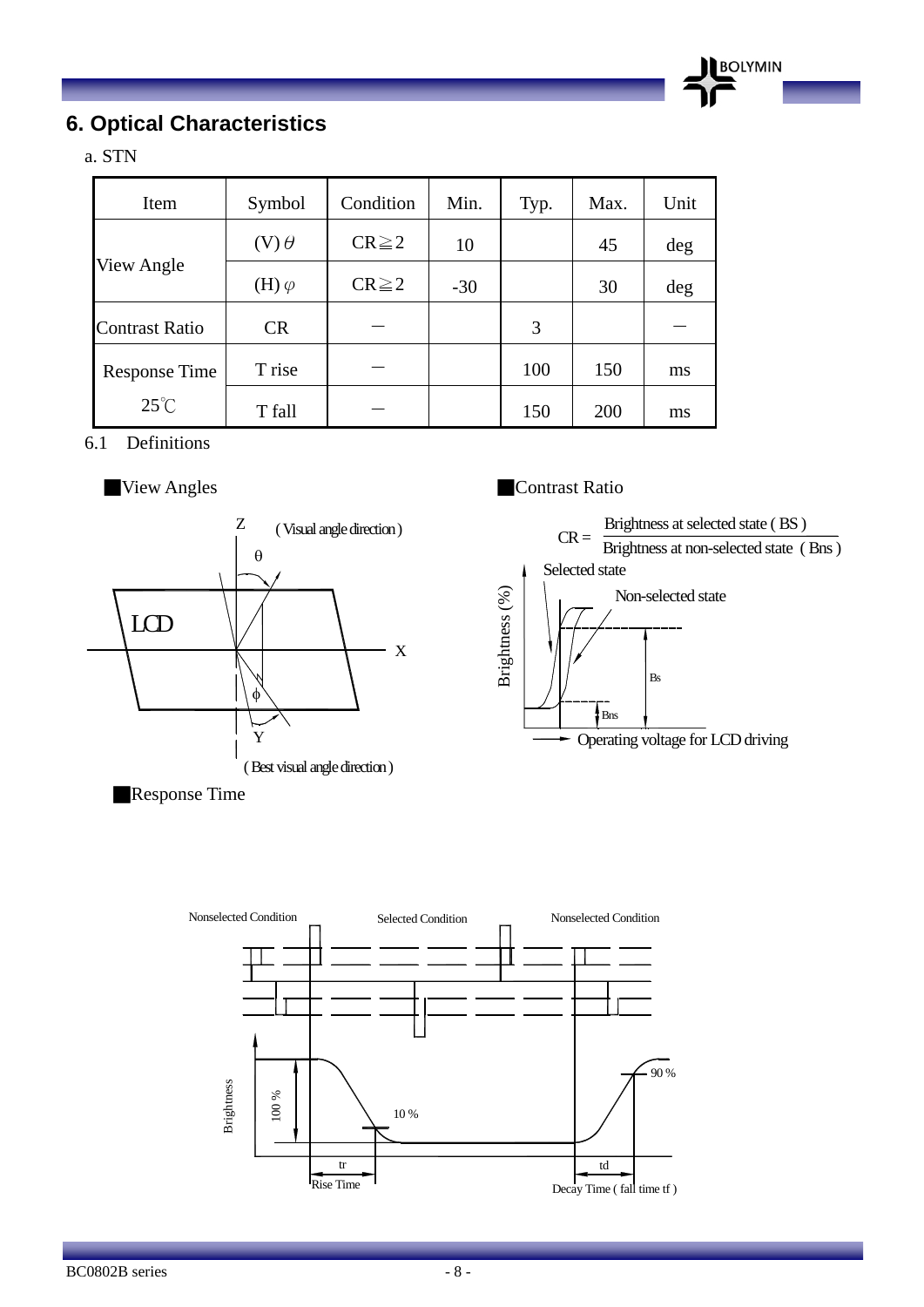

\_\_

### **7. Interface Pin Function**

| Pin No.        | Symbol           | Level              | Description                              |
|----------------|------------------|--------------------|------------------------------------------|
| $\mathbf{1}$   | <b>Vss</b>       | 0 <sup>V</sup>     | Ground                                   |
| $\overline{2}$ | Vdd              | 5.0V               | Supply Voltage for logic (option $+3V$ ) |
| 3              | Vo               | (Variable)         | Operating voltage for LCD                |
| $\overline{4}$ | <b>RS</b>        | H/L                | H: DATA, L: Instruction code             |
| 5              | R/W              | H/L                | H: Read (MPU→Module)L: Write(MPU→Module) |
| 6              | E                | $H,H\rightarrow L$ | Chip enable signal                       |
| 7              | DB0/LED+         | H/L                | Data bit 0                               |
| 8              | DB1              | H/L                | Data bit 1                               |
| 9              | D <sub>B</sub> 2 | H/L                | Data bit 2                               |
| 10             | DB <sub>3</sub>  | H/L                | Data bit 3                               |
| 11             | DB4/DB0          | H/L                | Data bit 4/Data bit 0                    |
| 12             | DB5/DB1          | H/L                | Data bit 5/Data bit 1                    |
| 13             | DB6/DB2          | H/L                | Data bit 6/Data bit 2                    |
| 14             | DB7/DB3          | H/L                | Data bit 7/Data bit 3                    |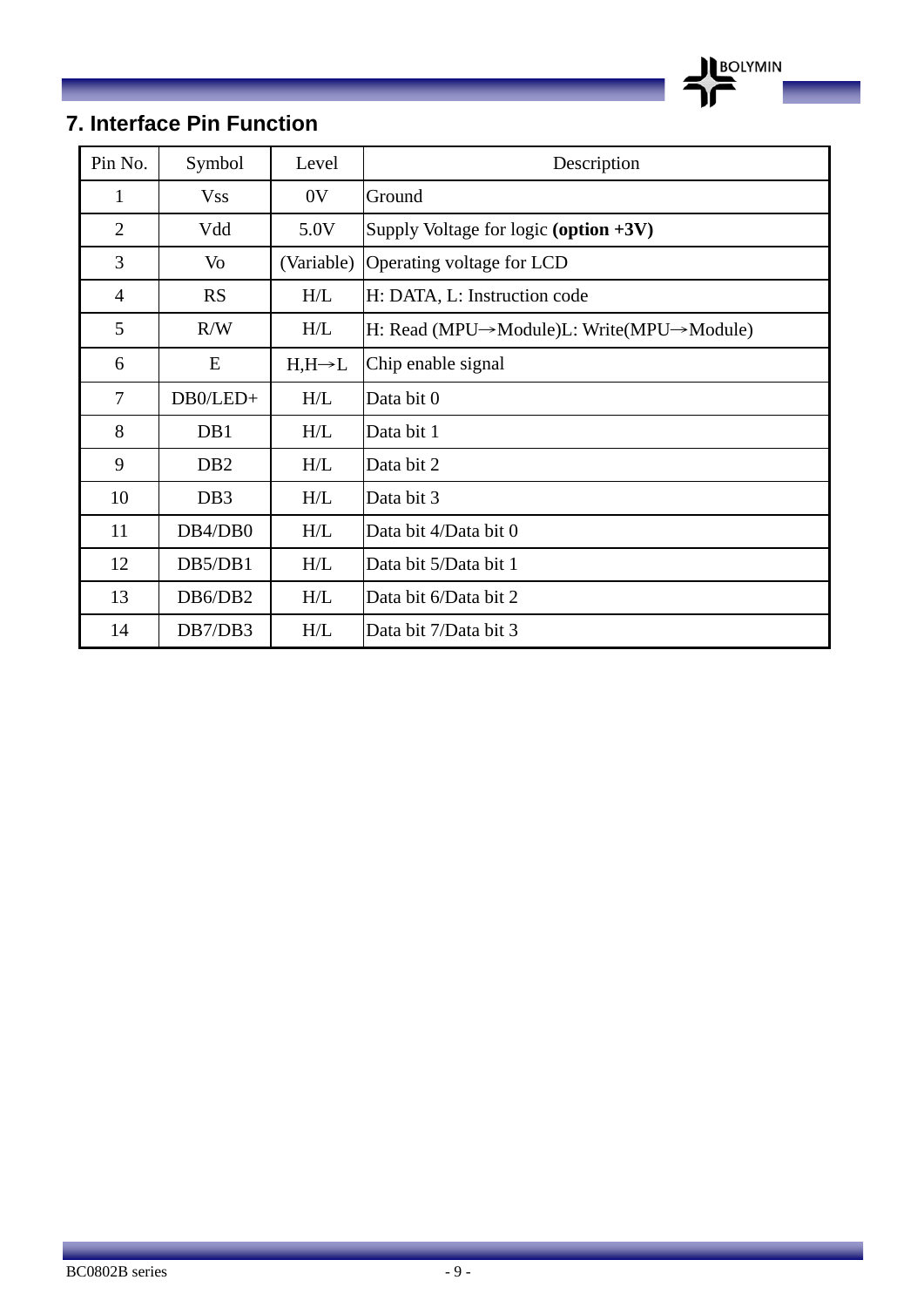

**8. Power Supply for LCD Module and LCD Operating Voltage a Adjustment** 

\*Standard Type



\*(Option) LCM operating on " DC 3V " input , with external negative voltage

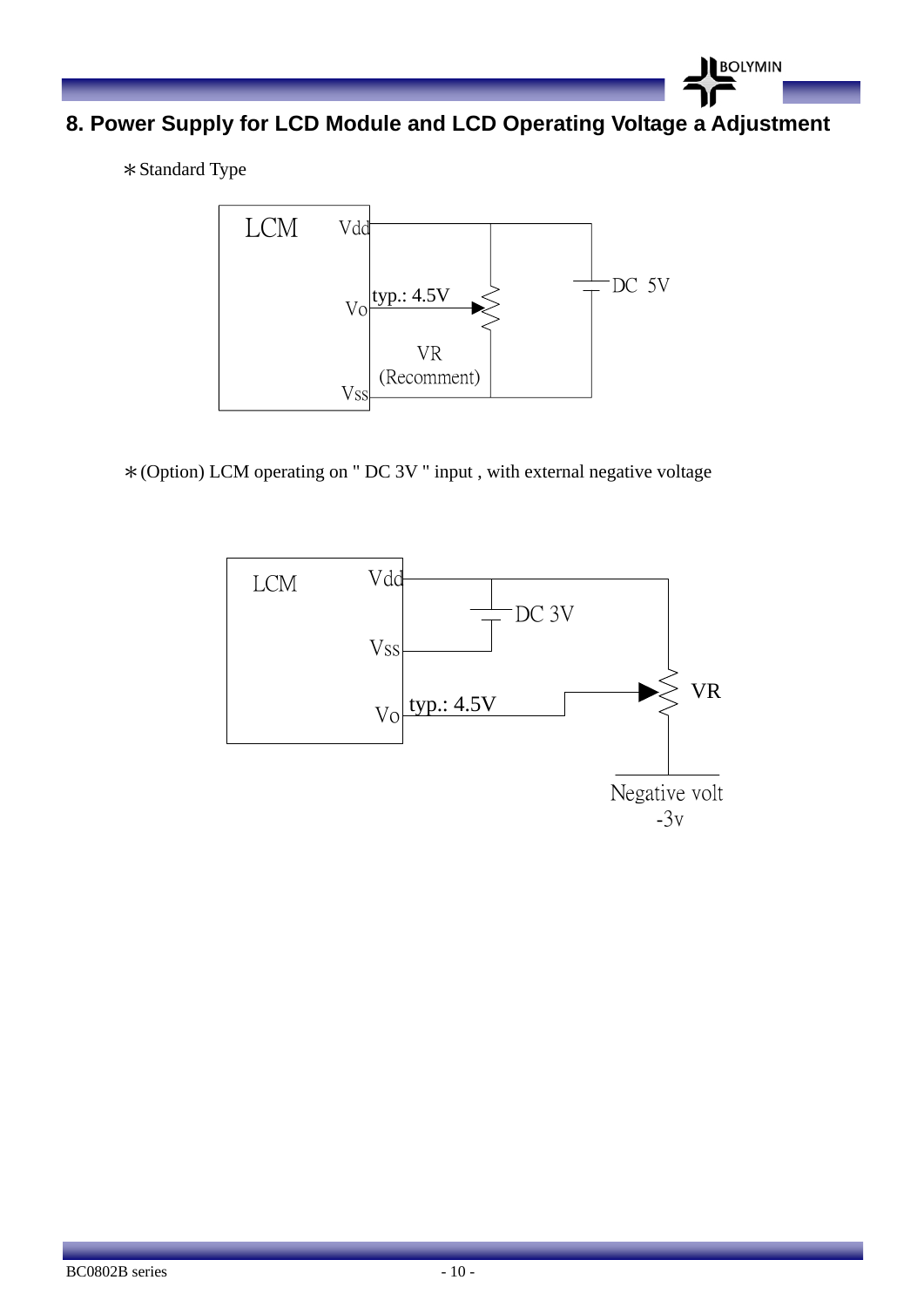

### **9.Backlight Information**

#### 9.1 Specification

(1) LED array / yellow-green

| Parameter              | Symbol       | Min | Typ    | Max | Unit              | <b>Test Condition</b> |
|------------------------|--------------|-----|--------|-----|-------------------|-----------------------|
| <b>Supply Current</b>  | <b>ILED</b>  |     | 100    |     | mA                | $V=4.0V$              |
| <b>Supply Voltage</b>  | V            |     | 4.0    | 4.5 | V                 |                       |
| <b>Reverse Voltage</b> | <b>VR</b>    |     |        | 8   | V                 |                       |
| Luminous Intensity     | IV           | 160 |        |     | cd/m <sup>2</sup> | ILED $\leq$ 100 mA    |
| Wave Length            | $\lambda$ p  |     | 570    |     | nm                | ILED $\leq$ 100 mA    |
| Life Time              |              |     | 100000 |     | Hr.               | $V \leq 4.2V$         |
| Color                  | Yellow-green |     |        |     |                   |                       |

9.2 Backlight driving methods

a.LED B/L drive from pin2 (Vdd) pin1 (Vss)

a.1 array / yellow-green

**LCM** 



b.LED B/L drive from pin7 (LED+) pin1 (LED-)

b.1 array / yellow-green



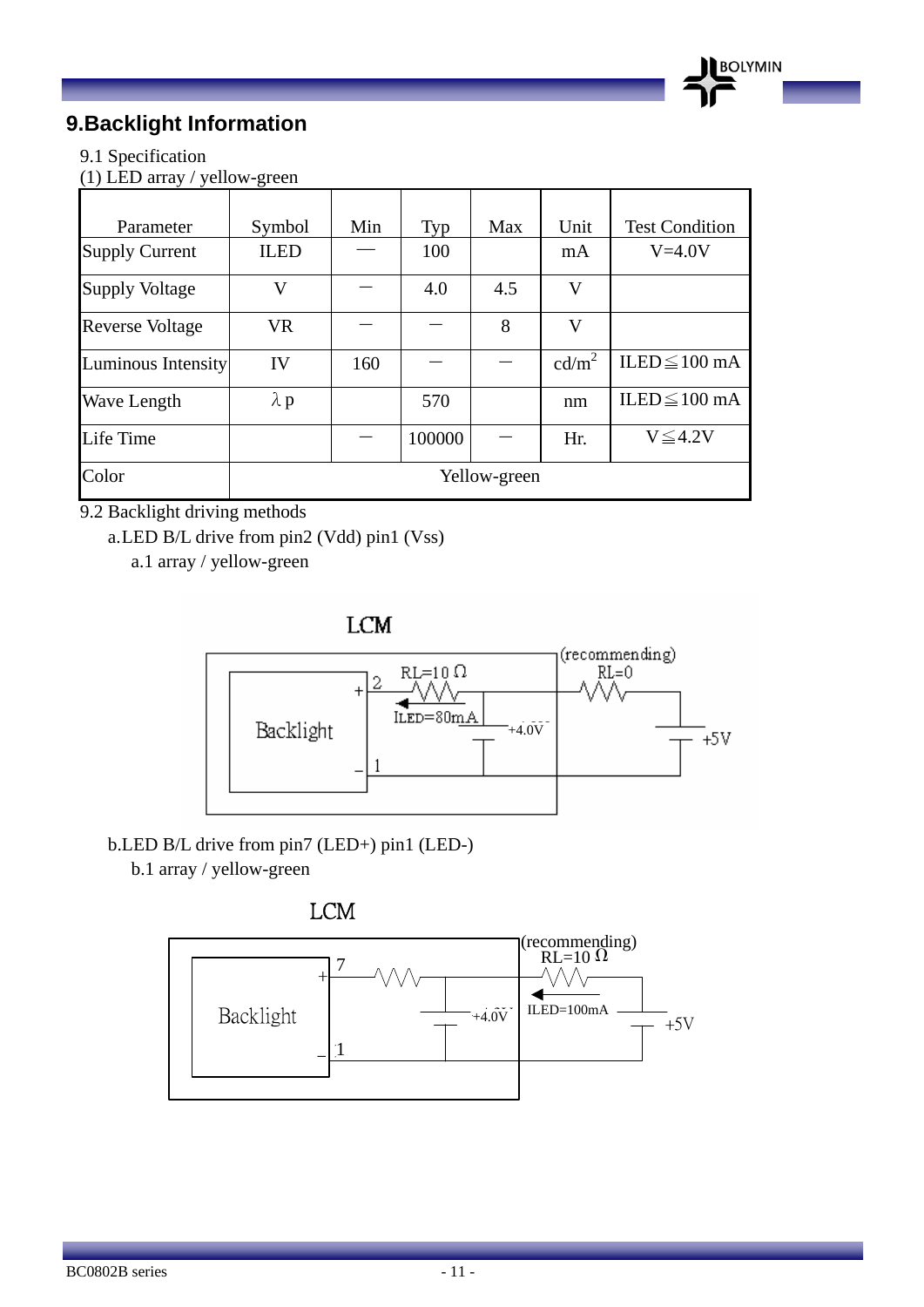### **10. Quality Assurance**

10.1 Inspection conditions

The LCD shall be inspected under 40W white fluorescent light.



**BOLYMIN** 

#### Definition of applicable Zones



A : D isplay A rea

B: Non-Display Area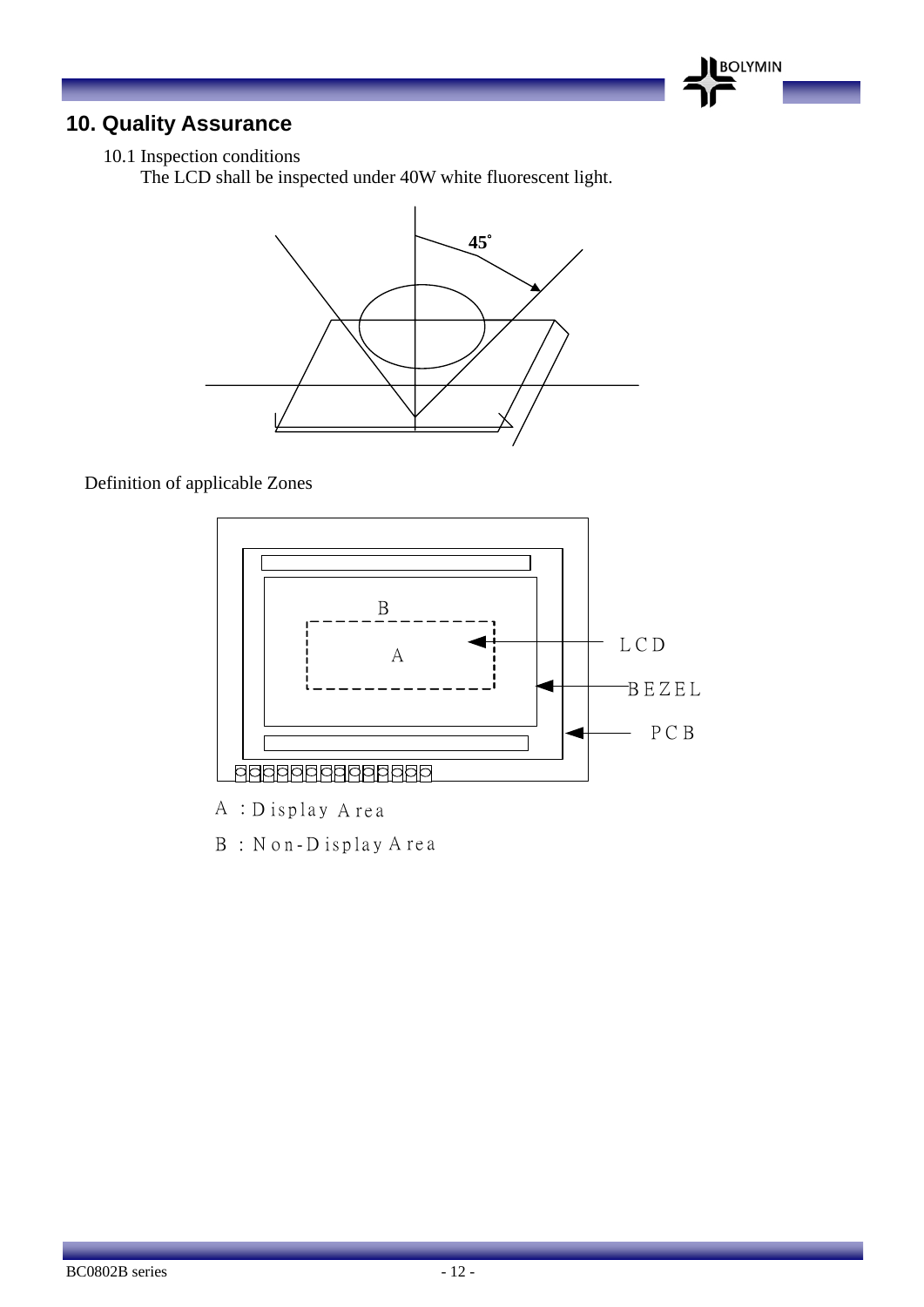#### 10.2 Inspection Parameters

 $\overline{1}$ 

| NO.            | Parameter                                        |                                                                                                                                                                                                       |                                                                               | Criteria                                                                      |                                                        |                            |
|----------------|--------------------------------------------------|-------------------------------------------------------------------------------------------------------------------------------------------------------------------------------------------------------|-------------------------------------------------------------------------------|-------------------------------------------------------------------------------|--------------------------------------------------------|----------------------------|
| $\mathbf{1}$   | <b>Black or White</b><br>spots                   | Zone<br>Dimension<br>D < 0.15<br>$0.15 \leq D \leq 0.2$<br>$0.2 \leq D \leq 0.25$<br>$D \leq 0.3$<br>$D=(Long + Short)/2$                                                                             | Number<br>A<br>$\ast$<br>$\overline{4}$<br>$\overline{2}$<br>$\boldsymbol{0}$ | Acceptable<br>B<br>$\ast$<br>$\overline{4}$<br>$\overline{2}$<br>$\mathbf{1}$ | Class<br><b>Of</b><br>Defects<br>Minor<br>*: Disregard | Acceptable<br>Level<br>2.5 |
| $\overline{2}$ | Scratch,<br><b>Substances</b>                    | Zone<br>$X(\hat{m}) Y(m\hat{m})$<br>$\ast$<br>$0.04 \geq W$<br>$3.0 \geq L$<br>$0.06 \geq W$<br>$2.0 \geq L$<br>$0.08 \geq W$<br>$0.1\!<\!W$<br>X: Length<br>Total defects should not exceed 4/module | A<br>$\ast$<br>$\overline{4}$<br>$\overline{2}$<br>$\theta$<br>Y: Width       | Acceptable<br>Number<br>B<br>$\ast$<br>4<br>3<br>$\mathbf{1}$                 | Class<br>Of<br>Defects<br>Minor<br>*: Disregard        | Acceptable<br>Level<br>2.5 |
| 3              | Air Bubbles<br>(between glass $\&$<br>polarizer) | Zone<br>Dimension<br>$D \leq 0.15$<br>$0.15 < D \le 0.25$<br>0.25 < D<br>*: Disregard<br>Total defects shall not excess 3/module.                                                                     | Acceptable<br>Number<br>A<br>$\ast$<br>$\overline{2}$<br>$\boldsymbol{0}$     | B<br>$\ast$<br>$\ast$<br>$\mathbf{1}$                                         | Class<br><b>Of</b><br>Defects<br>Minor                 | Acceptable<br>Level<br>2.5 |

BOLYMIN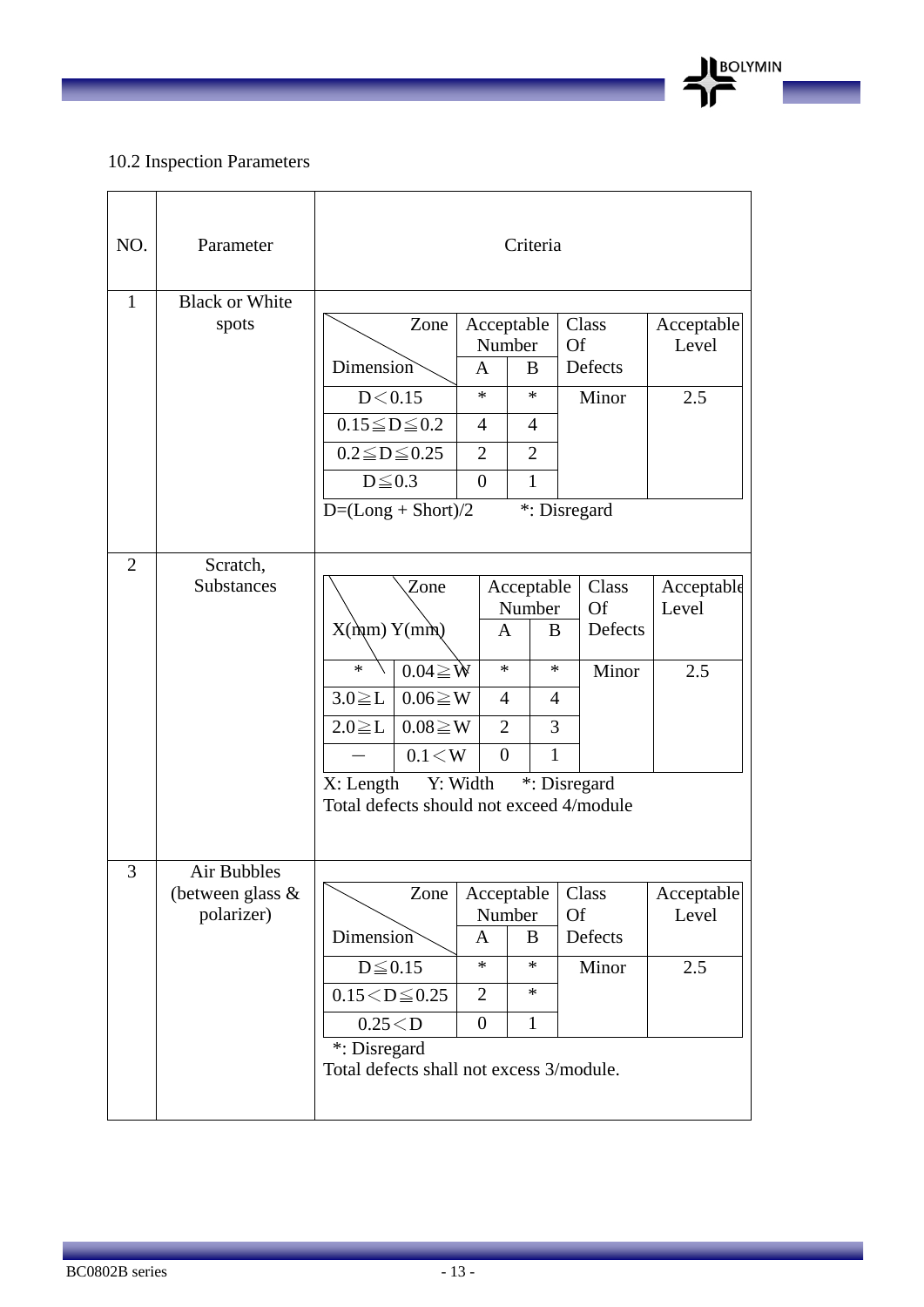

**BOLYMIN**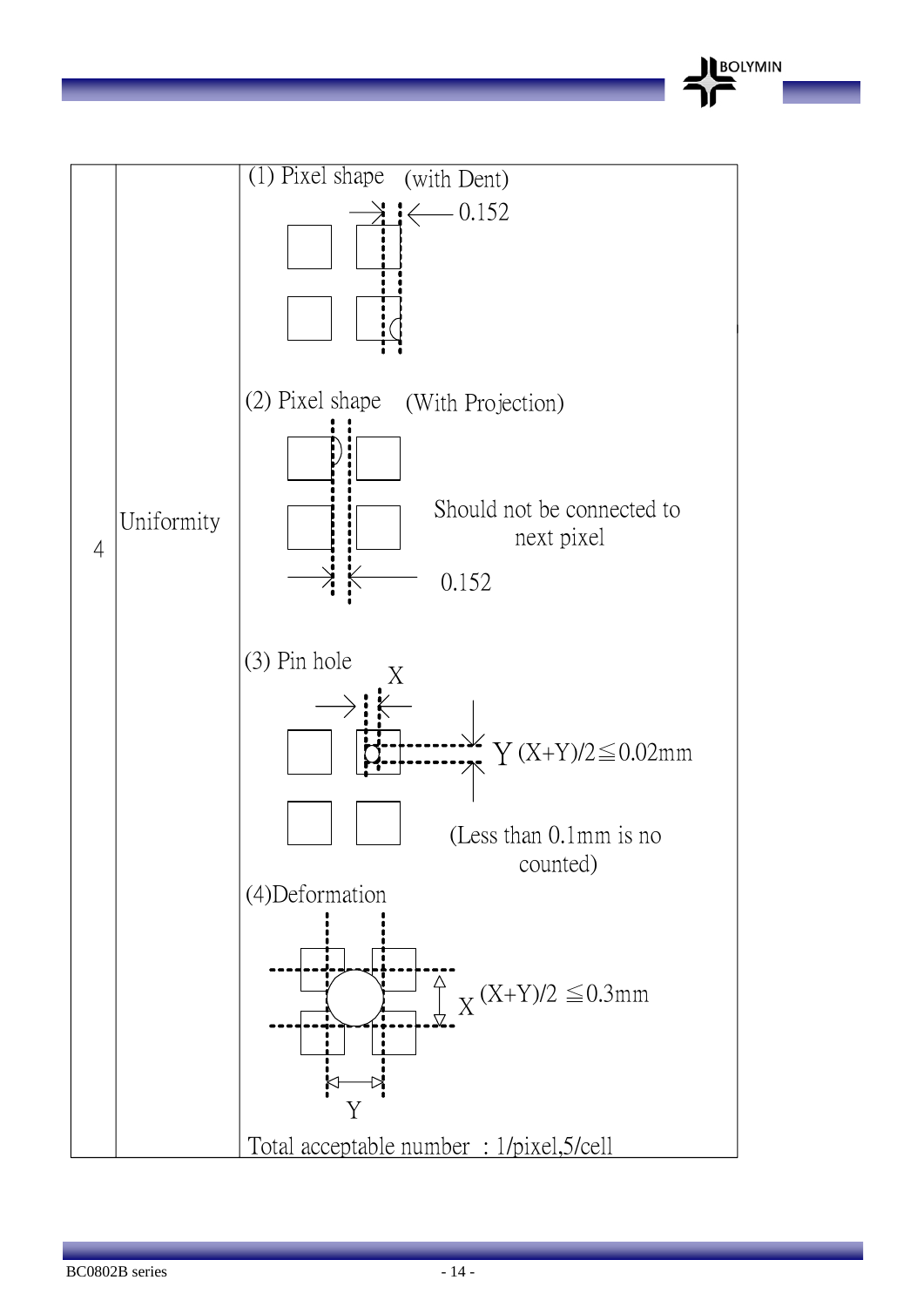### **11.Reliability**

### ■**Content of Reliability Test**

|                | <b>Environmental Test</b>                       |                                                                                                                                                          |                                                                                               |                        |  |  |  |  |  |  |
|----------------|-------------------------------------------------|----------------------------------------------------------------------------------------------------------------------------------------------------------|-----------------------------------------------------------------------------------------------|------------------------|--|--|--|--|--|--|
|                | No. Test Item                                   | Content of Test                                                                                                                                          | <b>Test Condition</b>                                                                         | Applicable<br>Standard |  |  |  |  |  |  |
| 1              | <b>High Temperature</b><br>storage              | Endurance test applying the high<br>storage temperature for a long<br>time.                                                                              | $60^{\circ}$ C<br>200hrs                                                                      |                        |  |  |  |  |  |  |
| $\overline{2}$ | Low Temperature<br>storage                      | Endurance test applying the high<br>storage temperature for a long<br>time.                                                                              | $-20^{\circ}$ C<br>200hrs                                                                     |                        |  |  |  |  |  |  |
| $\overline{3}$ | <b>High Temperature</b><br>Operation            | Endurance test applying the<br>electric stress (Voltage & Current) $50^{\circ}$ C<br>and the thermal stress to the<br>element for a long time.           | 200hrs                                                                                        |                        |  |  |  |  |  |  |
| $\overline{4}$ | Low Temperature<br>Operation                    | Endurance test applying the<br>electric stress under low<br>temperature for a long time.                                                                 | $0^{\circ}$ C<br>200hrs                                                                       |                        |  |  |  |  |  |  |
| 5              | High<br>Temperature/<br><b>Humidity Storage</b> | Endurance test applying the high<br>temperature and high humidity<br>storage for a long time.                                                            | 60°C,90%RH<br>96hrs                                                                           |                        |  |  |  |  |  |  |
| 6              | High<br>Temperature/<br>Humidity<br>Operation   | Endurance test applying the<br>electric stress (Voltage & Current) 40°C, 90% RH<br>and temperature / humidity stress<br>to the element for a long time.  | 96hrs                                                                                         |                        |  |  |  |  |  |  |
| $\overline{7}$ | Temperature<br>Cycle                            | Endurance test applying the low<br>and high temperature cycle.<br>-20 $\degree$ C<br>$25^{\circ}$ C<br>$60^{\circ}$<br>30min<br>5min<br>30min<br>1 cycle | $-20^{\circ}$ C/60 $^{\circ}$ C<br>10 cycles                                                  |                        |  |  |  |  |  |  |
|                |                                                 | <b>Mechanical Test</b>                                                                                                                                   |                                                                                               |                        |  |  |  |  |  |  |
| 8              | Vibration test                                  | Endurance test applying the<br>vibration during transportation<br>and using.                                                                             | $10~22Hz \rightarrow 1.5mmp-p$<br>$22 \sim 500$ Hz $\rightarrow$ 1.5G<br>Total 0.5hrs         |                        |  |  |  |  |  |  |
| 9              | Shock test                                      | Constructional and mechanical<br>endurance test applying the shock<br>during transportation.                                                             | 50G Half sign<br>wave 11 msedc<br>$\overline{\mathbf{3}}$<br>times<br>of<br>each<br>direction |                        |  |  |  |  |  |  |
| 10             | Atmospheric<br>pressure test                    | Endurance test applying the<br>atmospheric pressure during<br>transportation by air.                                                                     | 115mbar<br>40hrs                                                                              |                        |  |  |  |  |  |  |
|                |                                                 | Others                                                                                                                                                   |                                                                                               |                        |  |  |  |  |  |  |
| 11             | Static<br>test                                  | electricity Endurance test applying the<br>electric stress to the terminal.                                                                              | $VS = 800V$ , $RS = 1.5k$ $\Omega$<br>$CS=100pF$<br>1 time                                    |                        |  |  |  |  |  |  |

**BOLYMIN** 

\*\*\*Supply voltage for logic system=5V. Supply voltage for LCD system =Operating voltage at 25℃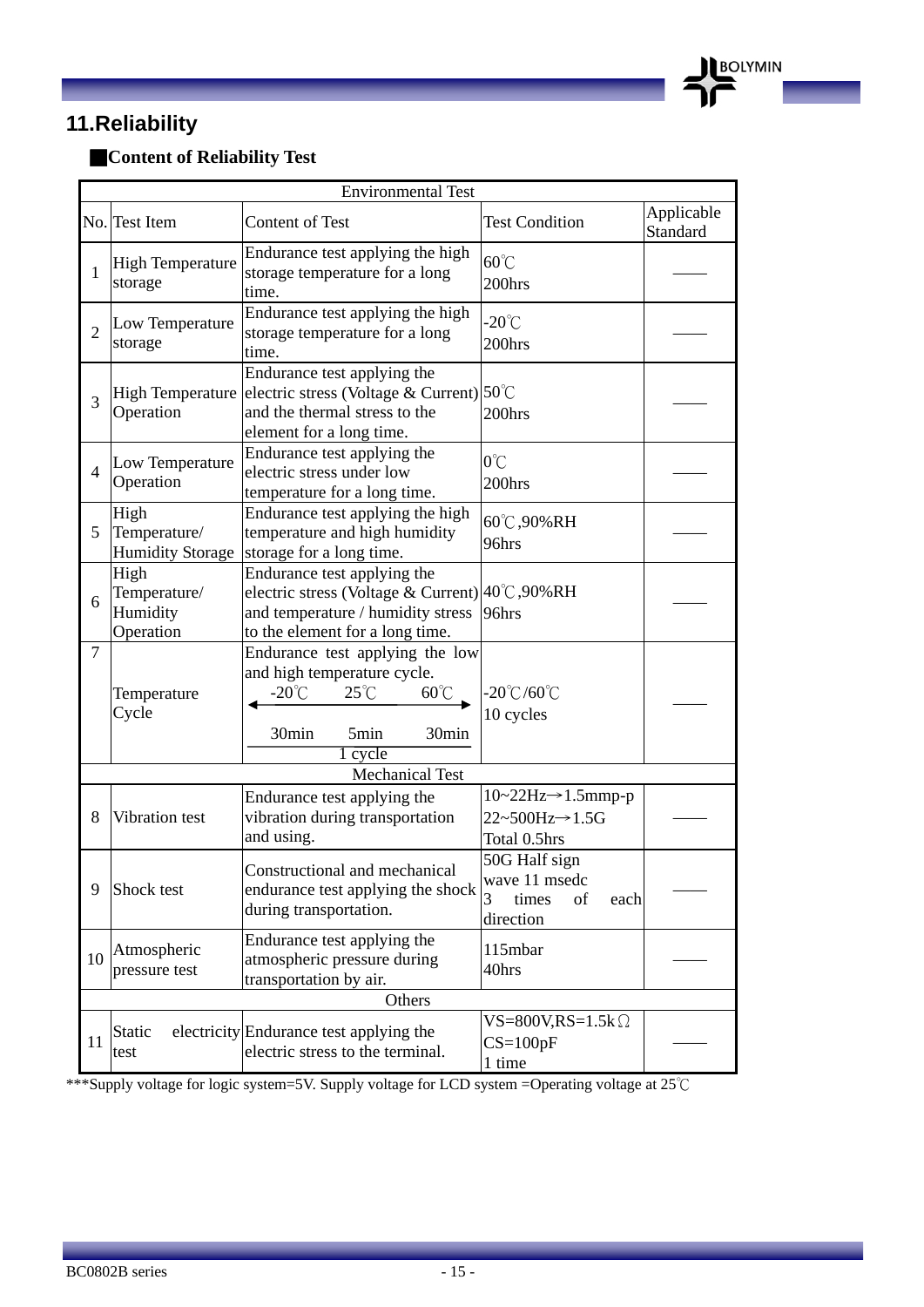

### **12. Appendix (Drawing, KS0066 controller data)**

**12-1 Drawing** 

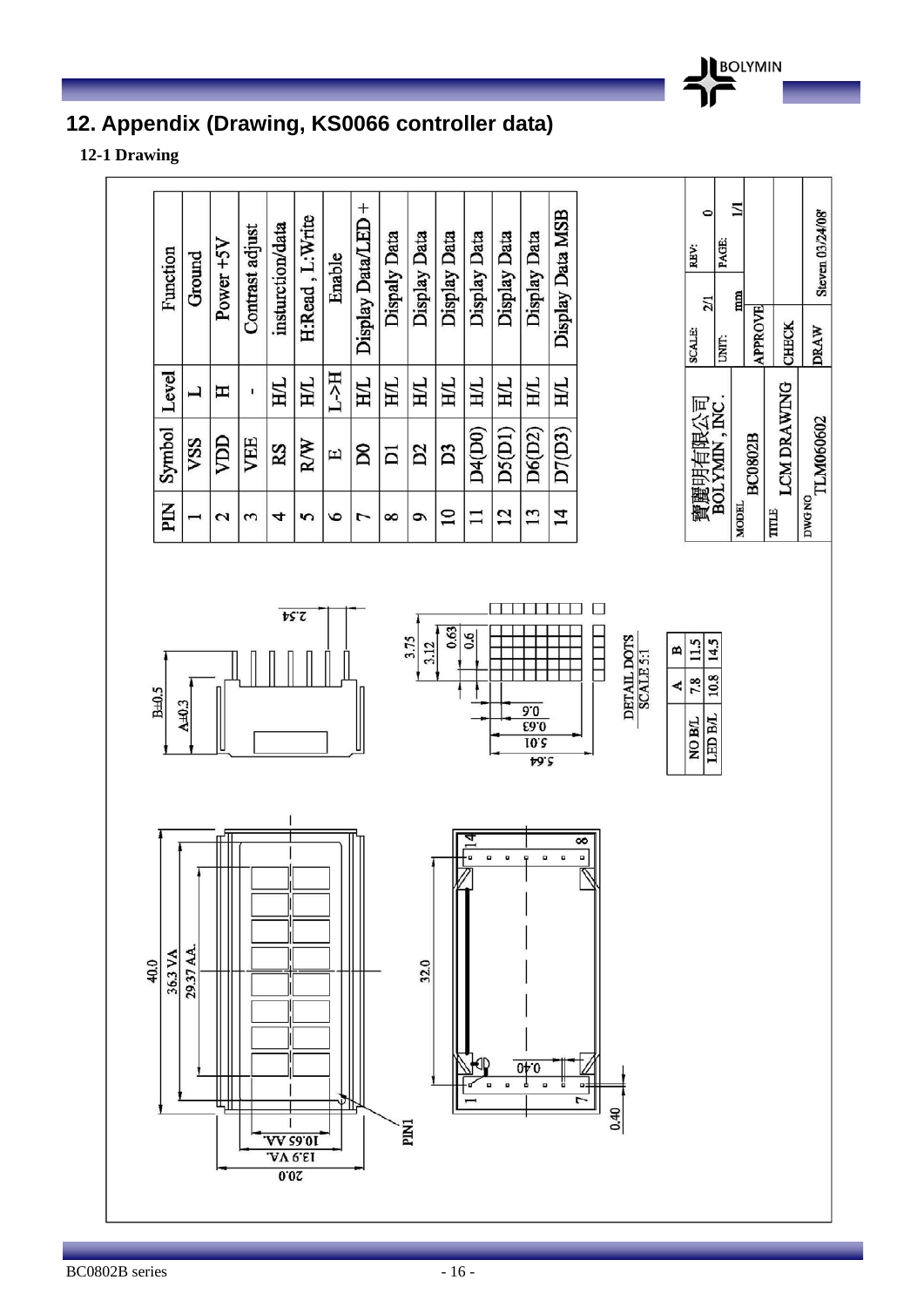#### **12-2. KS0066 controller data**

#### 12-2.1 Function description

The LCD display Module is built in a LSI controller, the controller has two 8-bit registers, an instruction register (IR) and a data register (DR).

The IR stores instruction codes, such as display clear and cursor shift, and address information for display data RAM (DDRAM) and character generator (CGRAM). The IR can only be written from the MPU. The DR temporarily stores data to be written or read from DDRAM or CGRAM. When address information is written into the IR, then data is stored into the DR from DDRAM or CGRAM. By the register selector (RS) signal, these two registers can be selected.

| <b>RS</b> | R/W           | Operation                                               |
|-----------|---------------|---------------------------------------------------------|
|           |               |                                                         |
| $\Omega$  | $\theta$      | IR write as an internal operation (display clear, etc.) |
|           |               |                                                         |
| 0         |               | Read busy flag (DB7) and address counter (DB0 to DB7)   |
|           |               |                                                         |
|           | $\Omega$      | Write data to DDRAM or CGRAM (DR to DDRAM or CGRAM)     |
|           |               |                                                         |
|           |               | Read data from DDRAM or CGRAM (DDRAM or CGRAM to DR)    |
| --        | $\rightarrow$ |                                                         |

Busy Flag (BF)

When the busy flag is 1, the controller LSI is in the internal operation mode, and the next instruction will not be accepted. When  $RS=0$  and  $R/W=1$ , the busy flag is output to DB7. The next instruction must be written after ensuring that the busy flag is 0.

Address Counter (AC)

The address counter (AC) assigns addresses to both DDRAM and CGRAM

Display Data RAM (DDRAM)

This DDRAM is used to store the display data represented in 8-bit character codes. Its extended capacity is 80×8 bits or 80 characters. Below figure is the relationship between DDRAM addresses and positions on the liquid crystal display.



Example:DDRAM addresses 4E

|  | 100111 |  |  |
|--|--------|--|--|
|  |        |  |  |

**OLYMIN**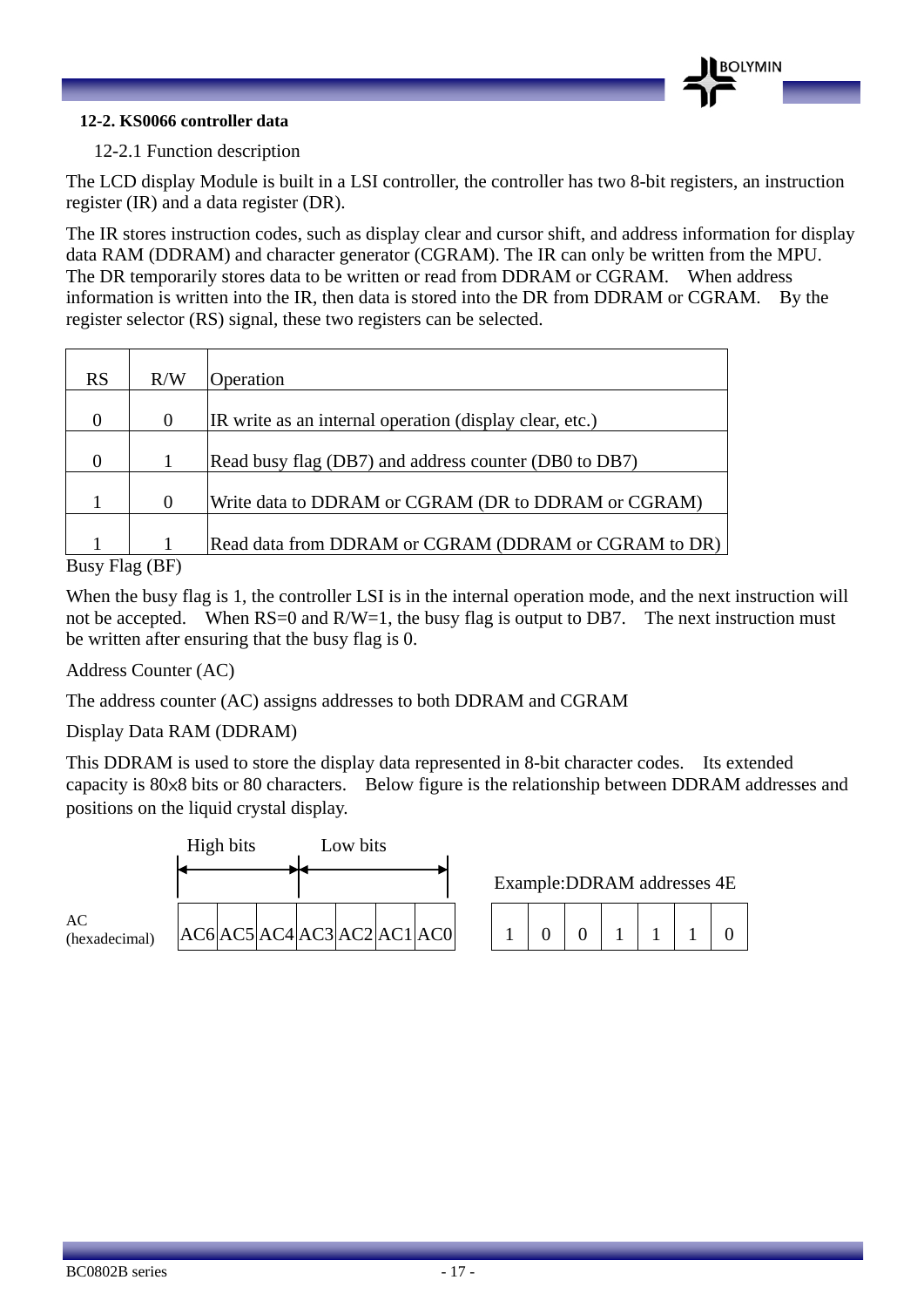

#### DDRAM Address Display position DDRAM address

| 00   01   02   03   04   05   06   07 |  |                                       |  |  |
|---------------------------------------|--|---------------------------------------|--|--|
|                                       |  | 40   41   42   43   44   45   46   47 |  |  |

Example: 2-Line by 8-Character Display

Character Generator ROM (CGROM)

The CGROM generate 5×8 dot or 5×10 dot character patterns from 8-bit character codes. See Table 2.

Character Generator RAM (CGRAM)

In CGRAM, the user can rewrite character by program. For 5×8 dots, eight character patterns can be written, and for 5×10 dots, four character patterns can be written.

Write into DDRAM the character code at the addresses shown as the left column of table 1. To show the character patterns stored in CGRAM.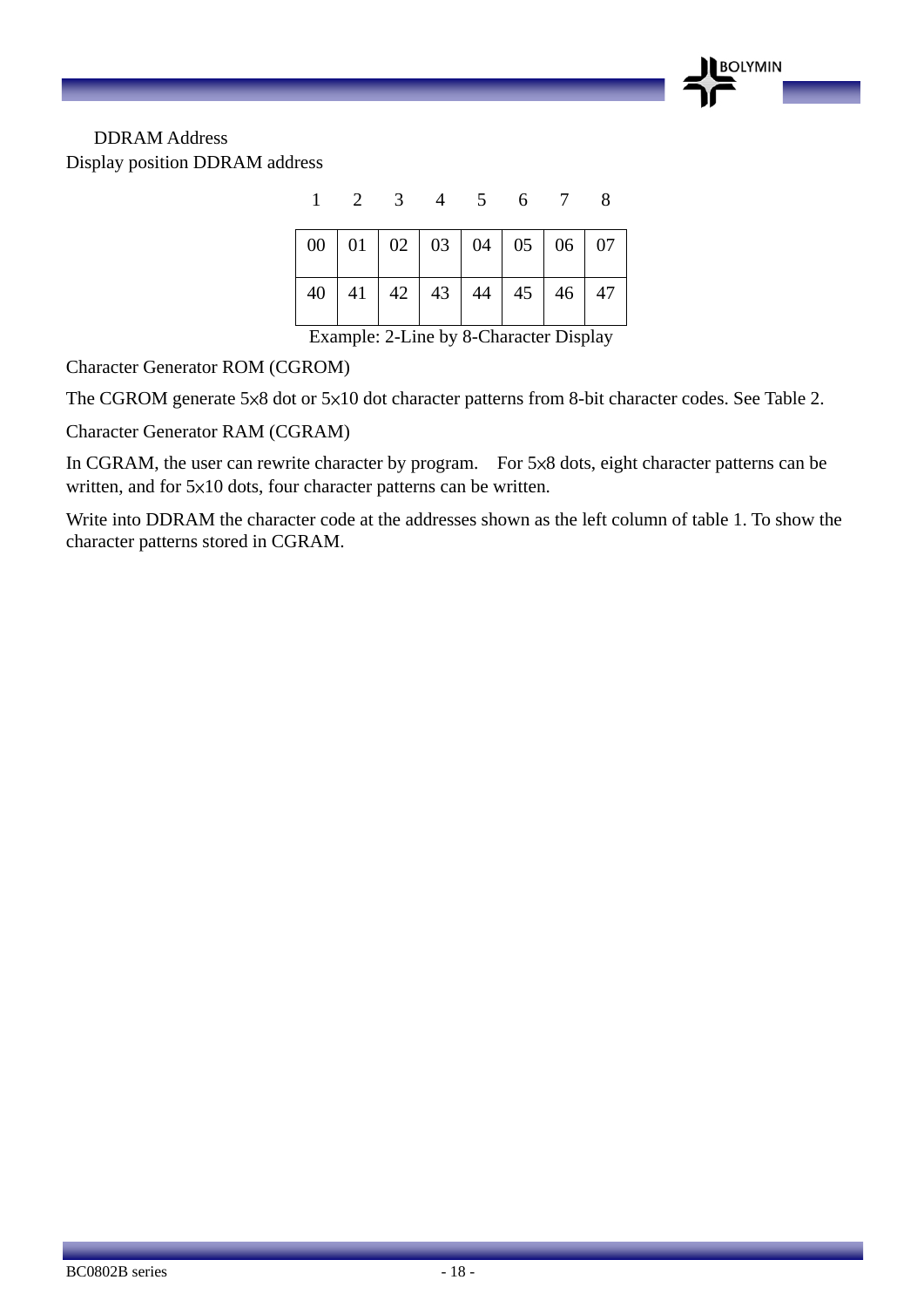

Relationship between CGRAM Addresses, Character Codes (DDRAM) and Character Patterns (CGRAM Data)

| For 5 * 8 dot character patterns |  |  |  |  |  |  |  |
|----------------------------------|--|--|--|--|--|--|--|
|----------------------------------|--|--|--|--|--|--|--|

| Character Codes<br>(DDRAM data)                                                                                   | CGRAM Address                                                                                                                                                                                                                                                                               | <b>Character Patterns</b><br>(CGRAM data)                                                                                                                                                                                                                                                                                                                                                                                                                                                                                                                                                                                                   |                                              |
|-------------------------------------------------------------------------------------------------------------------|---------------------------------------------------------------------------------------------------------------------------------------------------------------------------------------------------------------------------------------------------------------------------------------------|---------------------------------------------------------------------------------------------------------------------------------------------------------------------------------------------------------------------------------------------------------------------------------------------------------------------------------------------------------------------------------------------------------------------------------------------------------------------------------------------------------------------------------------------------------------------------------------------------------------------------------------------|----------------------------------------------|
| $\tau$<br>$\overline{5}$<br>$\overline{4}$<br>3<br>2<br>6<br>$\overline{1}$<br>$\Omega$                           | $\overline{4}$<br>3<br>2<br>$\mathfrak{H}$<br>$\overline{1}$<br>$\theta$                                                                                                                                                                                                                    | $\tau$<br>6 5<br>$\overline{4}$<br>3<br>2<br>$1\quad 0$                                                                                                                                                                                                                                                                                                                                                                                                                                                                                                                                                                                     |                                              |
| High<br>Low                                                                                                       | High<br>Low                                                                                                                                                                                                                                                                                 | High<br>Low                                                                                                                                                                                                                                                                                                                                                                                                                                                                                                                                                                                                                                 |                                              |
| $0\quad 0\quad 0\quad 0$<br>$* 0 0 0$                                                                             | $\Omega$<br>$\Omega$<br>$\Omega$<br>$\theta$<br>$\overline{0}$<br>1<br>$\Omega$<br>1<br>$\theta$<br>$\Omega$<br>1<br>1<br>$0\quad 0\quad 0$<br>1<br>$\overline{0}$<br>$\Omega$<br>$\Omega$<br>1<br>1<br>1<br>1<br>$\Omega$<br>1<br>1<br>1<br>$\boldsymbol{0}$<br>$\theta$<br>$\overline{0}$ | $\ast$<br>$\ast$<br>$\mathbf{0}$<br>$\ast$<br>$\boldsymbol{0}$<br>∗<br>∗<br>$\ast$<br>$\Omega$<br>$\theta$<br>$\overline{0}$<br>$\ast$<br>$\ast$<br>∗<br>$\boldsymbol{0}$<br>$\mathbf{0}$<br>$\ast$<br>$\ast$<br>$\ast$<br>$\Omega$<br>$\ast$<br>$\overline{0}$<br>$\ast$<br>∗<br>$\mathbf{0}$<br>$\Omega$<br>$\ast$<br>$\ast$<br>$\ast$<br>$\boldsymbol{0}$<br>$\Omega$<br>$\Omega$<br>$\ast$<br>$\ast$<br>$\mathbf{0}$<br>∗<br>$\theta$<br>$\overline{0}$<br>$\ast$<br>$\ast$<br>$\ast$<br>$\Omega$<br>$\Omega$<br>$\mathbf{0}$<br>$\Omega$<br>$\Omega$<br>$\ast$<br>$\ast$<br>$\ast$<br>$\boldsymbol{0}$<br>$\mathbf{0}$<br>$\mathbf{0}$ | Character<br>pattern $(1)$<br>Cursor pattern |
| $0\quad 0$<br>$\overline{0}$<br>$* 0 0$<br>$\overline{0}$<br>$\overline{1}$                                       | $\boldsymbol{0}$<br>$\theta$<br>1<br>1<br>$\theta$<br>$\overline{0}$<br>1<br>$\Omega$<br>1<br>$0\quad 0$<br>$\overline{1}$<br>$\mathbf{1}$<br>$\mathbf{0}$<br>$\theta$<br>$\theta$<br>1<br>1<br>$\Omega$<br>1<br>1<br>1<br>1<br>$\overline{0}$<br>$\Omega$<br>$\Omega$                      | $\ast$<br>$\ast$<br>$\ast$<br>$\boldsymbol{0}$<br>$\mathbf{0}$<br>$\Omega$<br>$\ast$<br>$\ast$<br>$\ast$<br>$\vert 0 \vert$<br>$\ast$<br>$\ast$<br>∗<br>$0\quad 0$<br>$\overline{0}$<br>$\ast$<br>$\ast$<br>$\ast$<br>$\ast$<br>$\ast$<br>$\boldsymbol{0}$<br>$\ast$<br>$\Omega$<br>$\overline{0}$<br>$\Omega$<br>$\boldsymbol{0}$<br>$\ast$<br>$\ast$<br>$\ast$<br>$\Omega$<br>$\theta$<br>$\Omega$<br>$\ast$<br>$\ast$<br>$\ast$<br>$\boldsymbol{0}$<br>$\boldsymbol{0}$<br>$\overline{0}$<br>$\mathbf{0}$<br>$\theta$<br>$\ast$<br>$\ast$<br>$\ast$                                                                                      | Character<br>pattern $(2)$<br>Cursor pattern |
|                                                                                                                   | $\theta$<br>$\Omega$<br>1                                                                                                                                                                                                                                                                   |                                                                                                                                                                                                                                                                                                                                                                                                                                                                                                                                                                                                                                             |                                              |
| $\boldsymbol{0}$<br>$\mathbf{0}$<br>$\boldsymbol{0}$<br>$\ast$<br>$\Omega$<br>$\mathbf{1}$<br>$\overline{1}$<br>1 | $\mathbf{0}$<br>1<br>1<br>1<br>1<br>$\overline{0}$<br>$\theta$<br>1<br>1<br>$\theta$<br>1<br>1                                                                                                                                                                                              | $\ast$<br>*<br>$\ast$                                                                                                                                                                                                                                                                                                                                                                                                                                                                                                                                                                                                                       |                                              |

For 5 \* 10 dot character patterns

| x<br>Character Codes<br>(DDRAM data)                                                             | <b>CGRAM Address</b>                            | Character Patterns<br>(CGRAM data)                                                     |
|--------------------------------------------------------------------------------------------------|-------------------------------------------------|----------------------------------------------------------------------------------------|
| 7<br>5<br>3<br>$\theta$<br>$\overline{4}$<br>2<br>6<br>$\mathbf{1}$                              | 5<br>3 2 1<br>$\overline{4}$<br>$\overline{0}$  | $\overline{7}$<br>5<br>4 3 2<br>$\theta$<br>6<br>-1                                    |
| High<br>Low                                                                                      | High<br>Low                                     | High<br>Low                                                                            |
|                                                                                                  | $\Omega$<br>$\Omega$<br>$\Omega$<br>$\Omega$    | $\ast$<br>$\ast$<br>$\ast$<br>$\Omega$<br>$\Omega$<br>$\Omega$<br>0<br>0               |
|                                                                                                  | $\Omega$<br>$\Omega$<br>0<br>1                  | $\ast$<br>$\ast$<br>$\ast$<br>$\Omega$<br>$\Omega$<br>$\Omega$<br>$\Omega$<br>$\Omega$ |
|                                                                                                  | $\Omega$<br>1<br>$\Omega$<br>$\theta$           | $\ast$<br>$\ast$<br>$\ast$<br>$\Omega$<br>$\theta$                                     |
|                                                                                                  | $\Omega$<br>$\mathbf{1}$<br>0<br>$\overline{1}$ | $\ast$<br>$\ast$<br>$\ast$<br>$\Omega$<br>$\theta$                                     |
|                                                                                                  | 1<br>$\theta$<br>0<br>$\Omega$                  | $\ast$<br>$\ast$<br>$\ast$<br>$\theta$<br>$\theta$<br>$\theta$                         |
| $\ast$<br>$\Omega$<br>$\Omega$<br>$\theta$<br>$\Omega$<br>$\theta$<br>$\overline{0}$<br>$\theta$ | $\theta$<br>$\mathbf{0}$<br>$\theta$<br>0       | $\ast$<br>$\ast$<br>$\ast$<br>$\Omega$<br>$\Omega$<br>$\theta$                         |
|                                                                                                  | 1<br>1<br>$\Omega$<br>$\Omega$                  | $\ast$<br>$\ast$<br>$\ast$<br>$\Omega$                                                 |
|                                                                                                  | 1<br>0<br>1                                     | $\ast$<br>$\ast$<br>$\ast$<br>$\Omega$<br>$\Omega$<br>$\Omega$<br>$\Omega$             |
|                                                                                                  | $\Omega$<br>$\Omega$<br>$\Omega$<br>1           | $\ast$<br>$\ast$<br>$\ast$<br>$\Omega$<br>$\theta$<br>$\theta$<br>$\Omega$             |
|                                                                                                  | $\theta$<br>$\Omega$<br>1                       | $\ast$<br>$\ast$<br>$\ast$<br>$\Omega$<br>$\Omega$<br>$\Omega$<br>$\theta$             |
|                                                                                                  | $\Omega$<br>$\Omega$<br>1<br>1                  | $\ast$<br>$\ast$<br>$\ast$<br>$\Omega$<br>0<br>$\Omega$<br>$\Omega$<br>$\theta$        |
|                                                                                                  |                                                 |                                                                                        |
|                                                                                                  | 1                                               | $\ast$<br>$\ast$<br>$\ast$<br>$\ast$<br>$\ast$<br>$\ast$<br>$\ast$<br>$\ast$           |

Character pattern

Cursor pattern

 $\blacksquare$ : "High "

I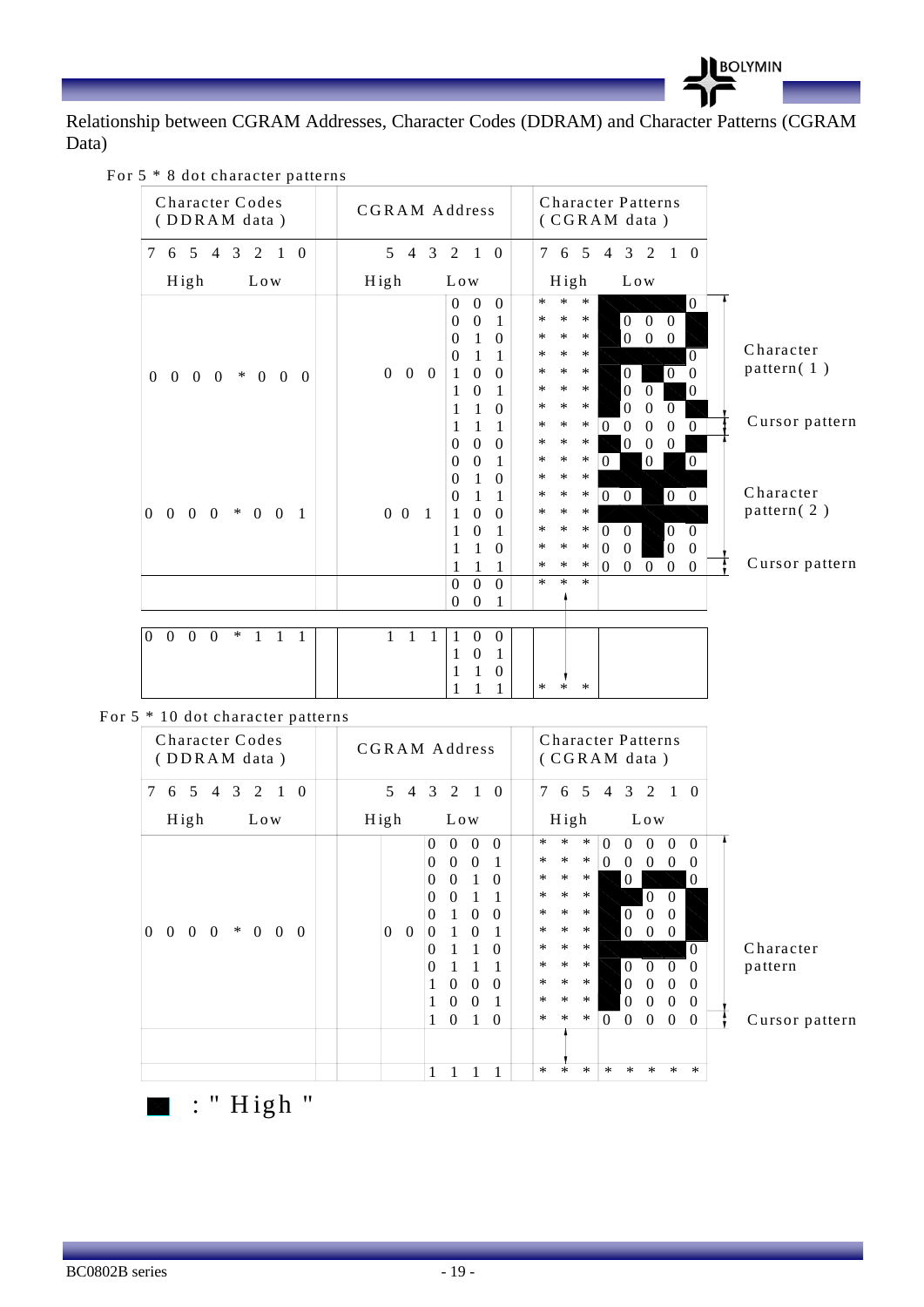

#### 12-2.2 C.G ROM table

### Code J: English –Japanese Font

| Upper<br>$\sqrt{\frac{4}{4}}$ bit |                                                                |    |                    |   |             |        |                                                                                           |    |     |        |   |                     |        |
|-----------------------------------|----------------------------------------------------------------|----|--------------------|---|-------------|--------|-------------------------------------------------------------------------------------------|----|-----|--------|---|---------------------|--------|
| Lower<br>4 bit                    |                                                                |    |                    |   |             |        | LLLL  LLLH  LLHL  LLHH LHLL  LHLH LHHL  LHHH HLLL  HLLH  HLHL  HLHH HHLL  HHLH HHHL  HHHH |    |     |        |   |                     |        |
| $\mbox{LLL}$                      | $\begin{array}{c} \rm{CG} \\ \rm{RAM} \\ \rm{(1)} \end{array}$ |    |                    |   |             |        |                                                                                           |    |     |        |   |                     |        |
| ${\rm LLLH}$                      | $(\,2\,)$                                                      | I  |                    |   |             |        |                                                                                           | m  |     |        |   |                     |        |
| ${\rm LLHL}$                      | $(\sqrt{3}$ )                                                  | 0  |                    |   |             |        |                                                                                           | F  |     |        |   |                     |        |
| ${\rm LLHH}$                      | $(\,4\,)$                                                      |    |                    |   |             |        |                                                                                           | .! |     |        |   |                     |        |
| $\mbox{LHLL}$                     | $(\;5\;)$                                                      |    |                    |   |             |        |                                                                                           |    |     |        |   |                     |        |
| LHLH                              | $(\,6\,)$                                                      |    |                    |   |             |        |                                                                                           | н  |     |        |   |                     |        |
| LHHL                              | (7)                                                            |    |                    |   |             |        |                                                                                           |    |     |        |   |                     |        |
| LHHH                              | $(\ 8$ )                                                       |    |                    |   |             |        |                                                                                           |    |     |        |   |                     |        |
| $\operatorname{HLLL}$             | $(\,1\,)$                                                      |    |                    |   |             |        |                                                                                           |    |     |        |   |                     |        |
| ${\rm HLLH}$                      | $(\,2\,)$                                                      |    |                    |   | .е          |        |                                                                                           |    |     |        |   |                     |        |
| $\operatorname{HLHL}$             | $(\sqrt{3}$ )                                                  |    |                    |   |             |        |                                                                                           |    |     |        |   |                     |        |
| <b>HLHH</b>                       | $(4)$                                                          |    |                    |   |             |        |                                                                                           |    |     |        |   |                     |        |
| <b>HHLL</b>                       | $(\;5\;)$                                                      | p  | l<br>ш             |   | I           | ::::   |                                                                                           |    | . . |        |   |                     |        |
| <b>HHLH</b>                       | $(6)$                                                          |    | Б<br>i<br>:::<br>E | . | E<br>E<br>ĺ | п<br>п |                                                                                           |    |     |        |   | Е<br>$\blacksquare$ |        |
| HHHL                              | $(\;7\;)$                                                      | 88 | i<br>i             |   | I<br>i      |        |                                                                                           |    |     | Ī<br>F |   | ---                 |        |
| HHHH                              | $(\ 8$ )                                                       |    | Ē                  |   | Η           |        |                                                                                           | ., |     |        | ₩ | ш<br>Н              | Ⅲ<br>H |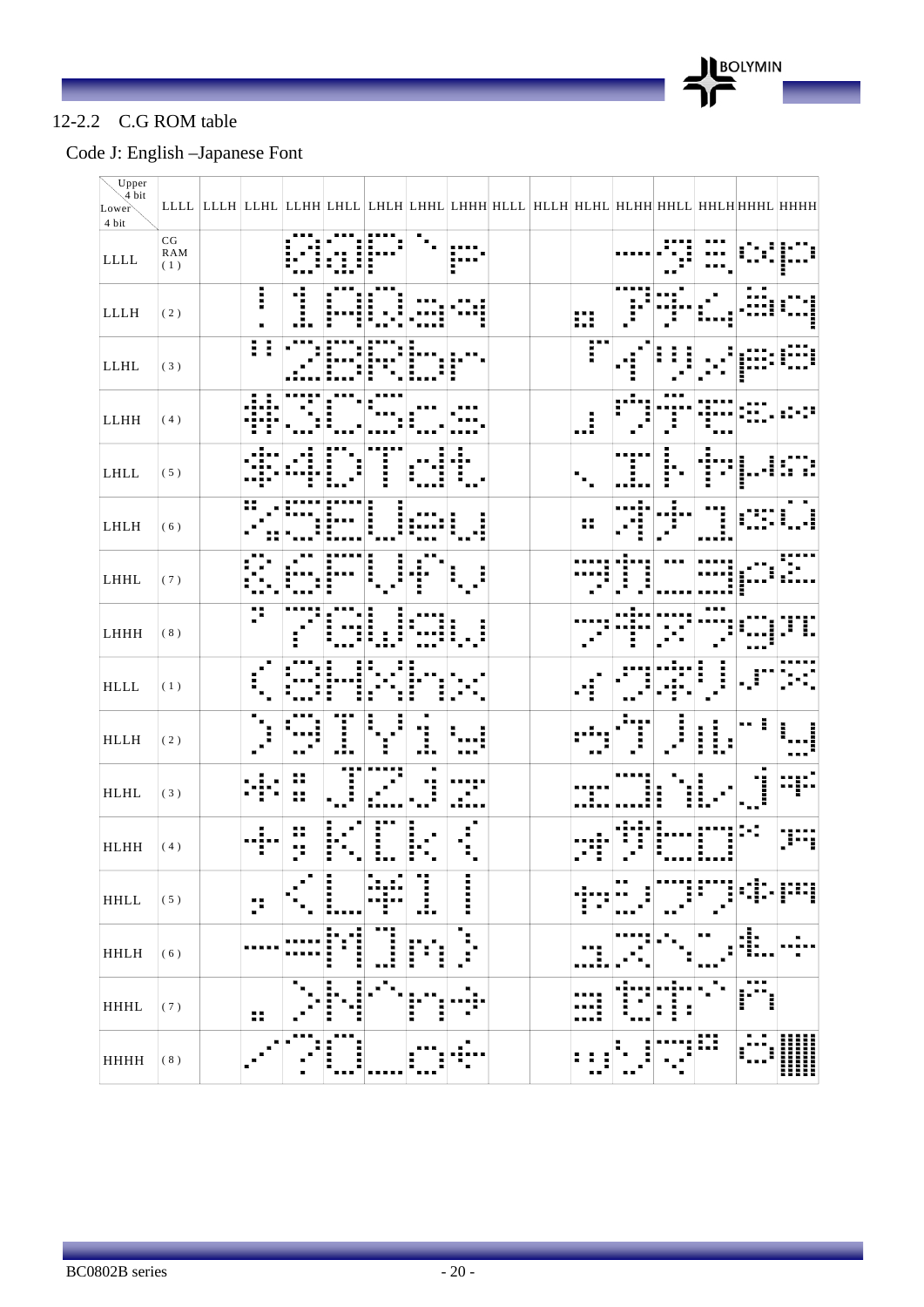

# 12-2.3 Instruction table

| Instruction                             |                  |              |                |                                     | <b>Instruction Code</b> |                |                |                             |                | Description    | Execution<br>time                                                                                                                                                   |                      |
|-----------------------------------------|------------------|--------------|----------------|-------------------------------------|-------------------------|----------------|----------------|-----------------------------|----------------|----------------|---------------------------------------------------------------------------------------------------------------------------------------------------------------------|----------------------|
|                                         | RS               |              |                | R/W DB7 DB6 DB5 DB4 DB3 DB2 DB1 DB0 |                         |                |                |                             |                |                |                                                                                                                                                                     | $(fosc=270K)$<br>hz) |
| Clear<br>Display                        | $\Omega$         | $\Omega$     | $\Omega$       | $\Omega$                            | $\theta$                | $\Omega$       | $\Omega$       | $\Omega$                    | $\Omega$       | 1              | Write "00H" to DDRAM and set<br>DDRAM address to "00H" from<br><b>AC</b>                                                                                            | 1.53ms               |
| Return<br>Home                          | $\theta$         | $\Omega$     | $\Omega$       | $\Omega$                            | $\theta$                | $\Omega$       | $\theta$       | $\Omega$                    | 1              |                | Set DDRAM address to "00H"<br>from AC and return cursor to its<br>original position if shifted. The<br>contents of DDRAM are not<br>changed.                        | 1.53ms               |
| <b>Entry Mode</b><br>Set                | $\overline{0}$   | $\Omega$     | $\Omega$       | $\Omega$                            | $\theta$                | $\Omega$       | $\Omega$       | 1                           | $\rm{ID}$      | <b>SH</b>      | Assign cursor moving direction<br>and enable the shift of entire<br>display.                                                                                        | $39 \mu s$           |
| Display<br>ON/OFF<br>Control            | $\theta$         | $\Omega$     | $\theta$       | $\Omega$                            | $\theta$                | $\Omega$       | 1              | D                           | $\mathbf C$    | B              | Set display (D), cursor (C), and<br>blinking of cursor (B) on/off<br>control bit.                                                                                   | $39 \mu s$           |
| Cursor or<br>Display<br>Shift           | $\theta$         | $\Omega$     | $\theta$       | $\Omega$                            | $\theta$                | 1              | S/C            | R/L                         |                |                | Set cursor moving and display<br>shift control bit, and the direction,<br>without changing of DDRAM<br>data.                                                        | $39 \mu s$           |
| <b>Function Set</b>                     | $\Omega$         | $\Omega$     | $\theta$       | $\Omega$                            | 1                       | DL             | N              | F                           |                |                | Set interface data length<br>(DL:8-bit/4-bit), numbers of<br>display line (N:2-line/1-line)and,<br>display font type $(F:5\times11 \text{ dots}/5\times$<br>8 dots) | $39 \mu s$           |
| Set<br><b>CGRAM</b><br><b>Address</b>   | $\Omega$         | $\theta$     | 0              | 1                                   |                         |                |                | AC5 AC4 AC3 AC2 AC1 AC0     |                |                | Set CGRAM address in address<br>counter.                                                                                                                            | $39 \mu s$           |
| Set<br><b>DDRAM</b><br>Address          | $\mathbf{0}$     | $\mathbf{0}$ | 1              |                                     |                         |                |                | AC6 AC5 AC4 AC3 AC2 AC1 AC0 |                |                | Set DDRAM address in address<br>counter.                                                                                                                            | $39 \mu s$           |
| <b>Read Busy</b><br>Flag and<br>Address | $\boldsymbol{0}$ | 1            |                | $BF$ AC6 AC5 AC4 AC3 AC2 AC1 AC0    |                         |                |                |                             |                |                | Whether during internal operation<br>or not can be known by reading<br>BF. The contents of address<br>counter can also be read.                                     | $0 \mu s$            |
| Write Data<br>to RAM                    | $\mathbf{1}$     | $\mathbf{0}$ | D <sub>7</sub> | D <sub>6</sub>                      | D <sub>5</sub>          | D <sub>4</sub> | D <sub>3</sub> | D <sub>2</sub>              | D <sub>1</sub> | D <sub>0</sub> | Write data into internal RAM<br>(DDRAM/CGRAM).                                                                                                                      | 43 $\mu$ s           |
| <b>Read Data</b><br>from RAM            | $\mathbf{1}$     | 1            | D7             | D <sub>6</sub>                      | D <sub>5</sub>          | D <sub>4</sub> | D <sub>3</sub> | D <sub>2</sub>              | D1             | D <sub>0</sub> | Read data from internal RAM<br>(DDRAM/CGRAM).                                                                                                                       | 43 $\mu$ s           |

\* **"**-**"**:**don't care**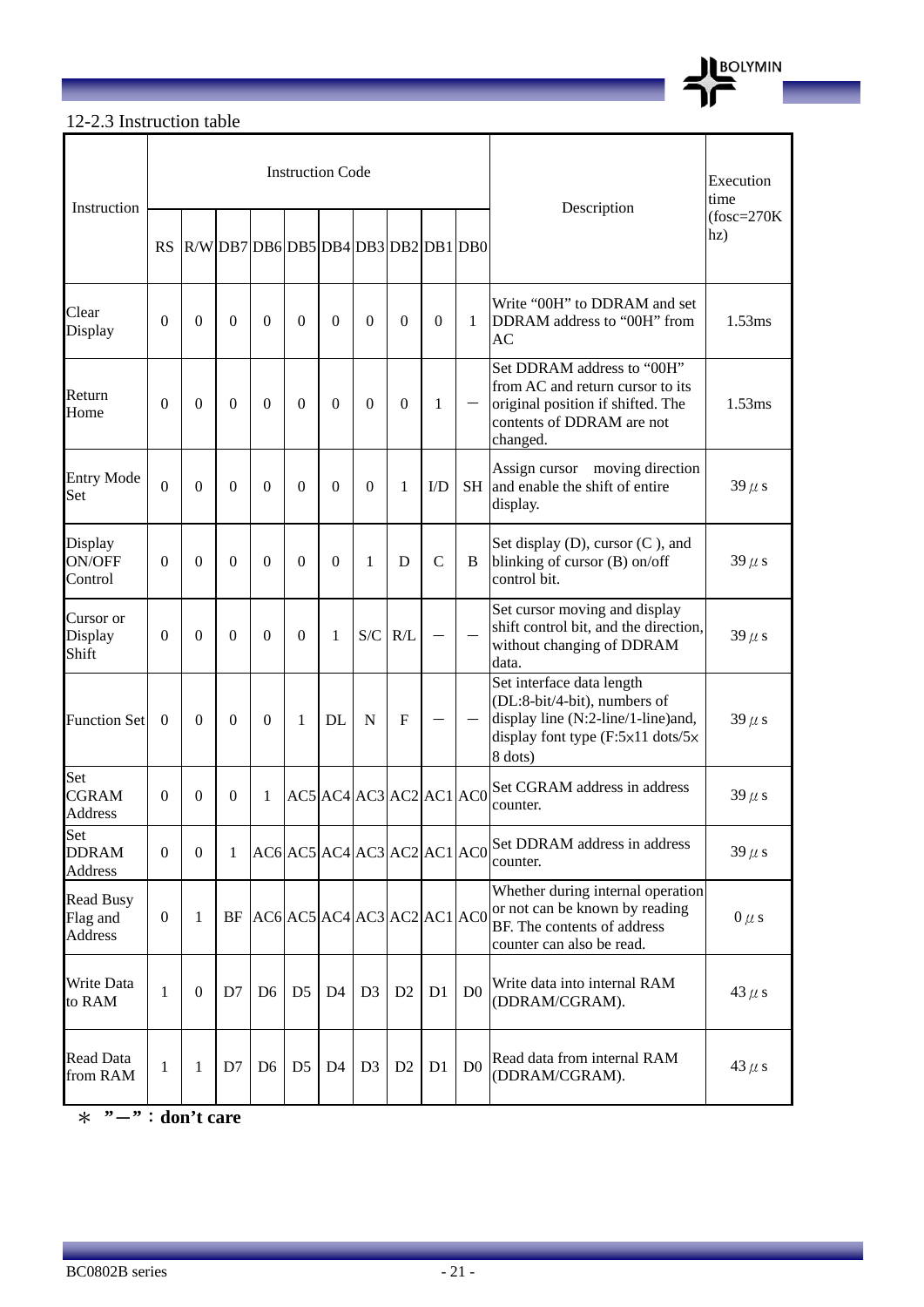

### 12-2.4 Timing characteristics

#### 12-2.4.1 Write Operation



| Item                                   | Symbol              | Min | Typ | Max | Unit          |
|----------------------------------------|---------------------|-----|-----|-----|---------------|
| Enable cycle time                      | $t_{\rm cycE}$      | 500 |     |     | ns            |
| Enable pulse width (high level)        | $PW_{EH}$           | 230 |     |     | ns            |
| Enable rise/fall time                  | $t_{Er}$ , $t_{Ef}$ |     |     | 20  | ns            |
| Address set-up time $(RS, R/W$ to $E)$ | $t_{AS}$            | 40  |     |     | <sub>ns</sub> |
| Address hold time                      | $t_{\rm AH}$        | 10  |     |     | ns            |
| Data set-up time                       | t <sub>DSW</sub>    | 80  |     |     | ns            |
| Data hold time                         | $t_{\rm H}$         | 10  |     |     | ns            |

Ta= $25^{\circ}$ C, Vdd =5.0±0.5V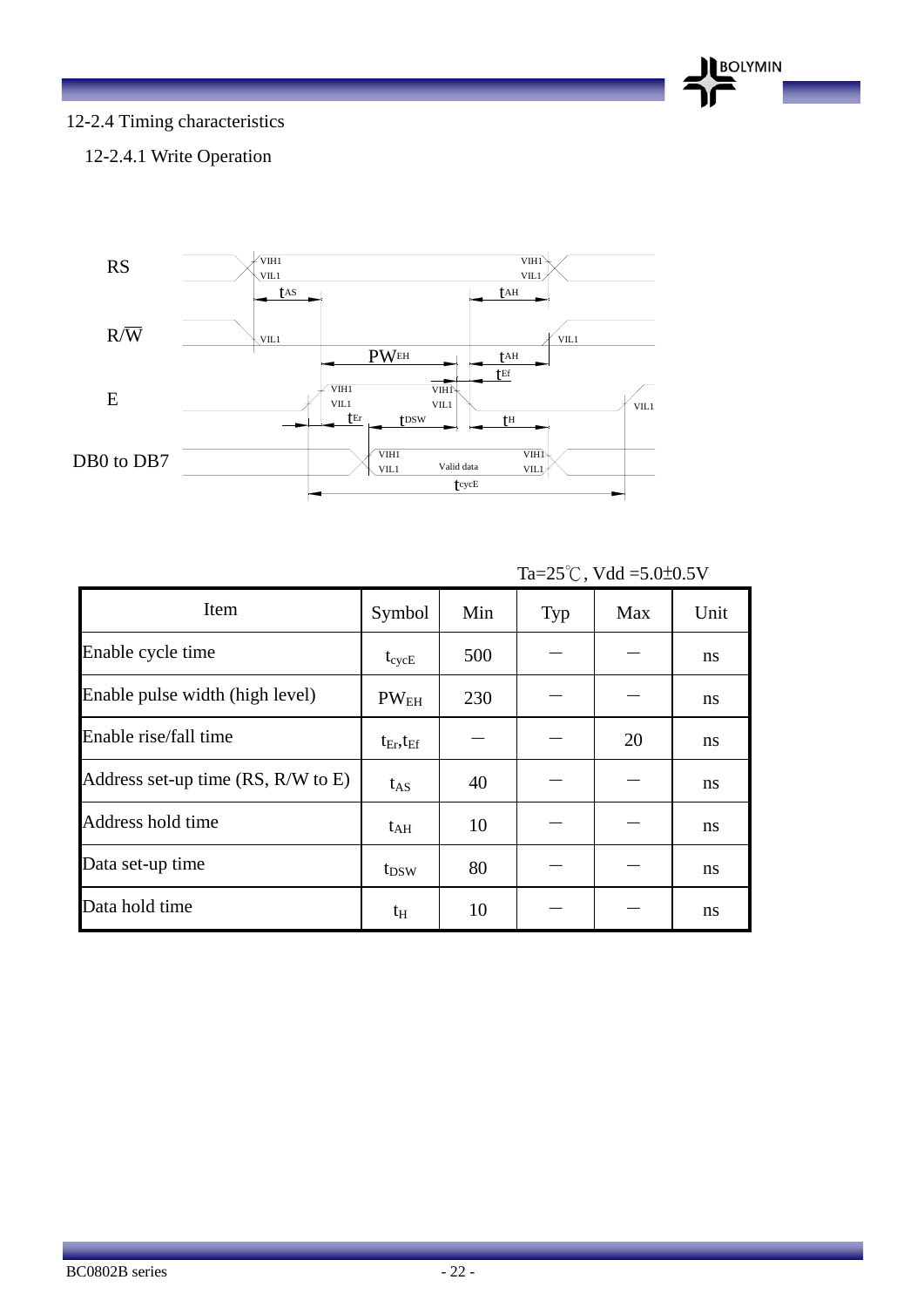BC0802B series - 23 -

12-2.4.2 Read Operation



NOTE: \*VOL1 is assumed to be 0.8V at 2 MHZ operation.

|                                    |                     |     |     | $1a=25$ C, y a $a=5.0$ C $-0.5$ Y |      |
|------------------------------------|---------------------|-----|-----|-----------------------------------|------|
| Item                               | Symbol              | Min | Typ | Max                               | Unit |
| Enable cycle time                  | $t_{\rm cycE}$      | 500 |     |                                   | ns   |
| Enable pulse width (high level)    | PW <sub>EH</sub>    | 230 |     |                                   | ns   |
| Enable rise/fall time              | $t_{Er}$ , $t_{Ef}$ |     |     | 20                                | ns   |
| Address set-up time (RS, R/W to E) | $t_{AS}$            | 40  |     |                                   | ns   |
| Address hold time                  | $t_{\rm AH}$        | 10  |     |                                   | ns   |
| Data delay time                    | t <sub>DDR</sub>    |     |     | 100                               | ns   |
| Data hold time                     | $t_{\rm DHR}$       | 5   |     |                                   | ns   |

 $T_2 - 25^\circ C$ , Vdd  $-5.0 \pm 0.5$ V